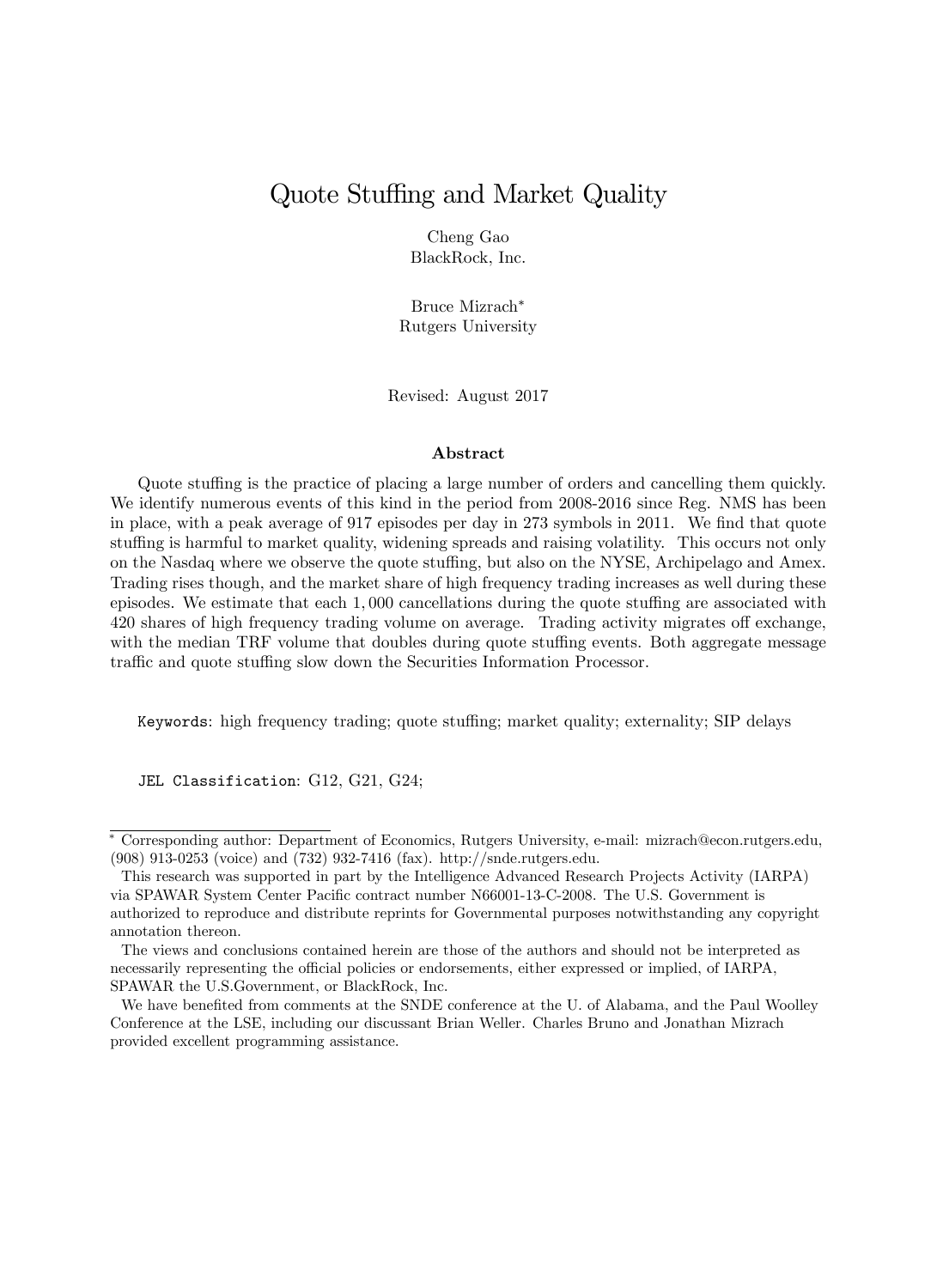## 1. Introduction

On January 13, 2017, the U.S. Securities and Exchange Commission Öned Citadel Securities \$22:6 million dollars<sup>1</sup> for the use of two algorithms that "...did not internalize retail orders at the best price observed nor sought to obtain the best price in the marketplace." Citadel's high frequency trading strategy exploited differences between prices on the Securities Information Processor (SIP) and the more accurate direct exchange feeds. Citadel handles approximately 35% of the U.S. retail equity order flow, and this makes understanding the effects of message intensive activity essential.

High frequency trading (HFT) represents the majority of equity market trading volume since the final passage of Reg. NMS in August 2007. There is an active academic debate as to whether HFT is harmful to market quality.

Some papers suggest that HFT improves market quality. Hasbrouck and Saar (2013) analyze the ITCH data feed from Nasdaq. They identify HFT activity by orders linked closely in time. From these matched orders, they suggest that HFT activity lowers short-term volatility and bidask spreads, and increases displayed depth. Brogaard, Hendershott and Riordan (BHR, 2014) analyze a data set from Nasdaq that identifies HFT firms. They find that HFT increases price efficiency through their marketable orders. Carrion (2013) studies the same data set as BHR and concludes that HFT participants supply liquidity when it is low and take liquidity when it is high. Menkveld (2013) analyzes the arrival of the Chi-X high frequency platform in Europe, the most active European trading network, and concludes that HFT traders act as market makers in the new market. Brogaard, Hagströmer, Norden and Riordan (2014) find that fast and colocated traders improve market liquidity at Nasdaq OMX Stockholm by relaxing their inventory management constraints.

On the contrary, other papers find pernicious effects of HFT on market quality. Gai, Yao and Ye (2014) find that exogenous latency reduction at Nasdaq that lead to more HFT activities do not improve market liquidity but generate externatilities. Menkveld and Zoican (2014) have a similar finding that adverse selection cost and effective spread rise after an improvement in speed at Nasdaq OMX Nordic. Three studies have re-examined the BHR data set and reached different conclusions. Brogaard, Hendershott and Riordan (2013) use the 2008 short sale ban as an exogenous shock and find that HFT traders decrease liquidity and increase volatility. Gao and Mizrach (2016) find that HFT traders decrease their market making activity and increase their aggressive trades during

<sup>1</sup> See https://www.sec.gov/news/pressrelease /2017-11.html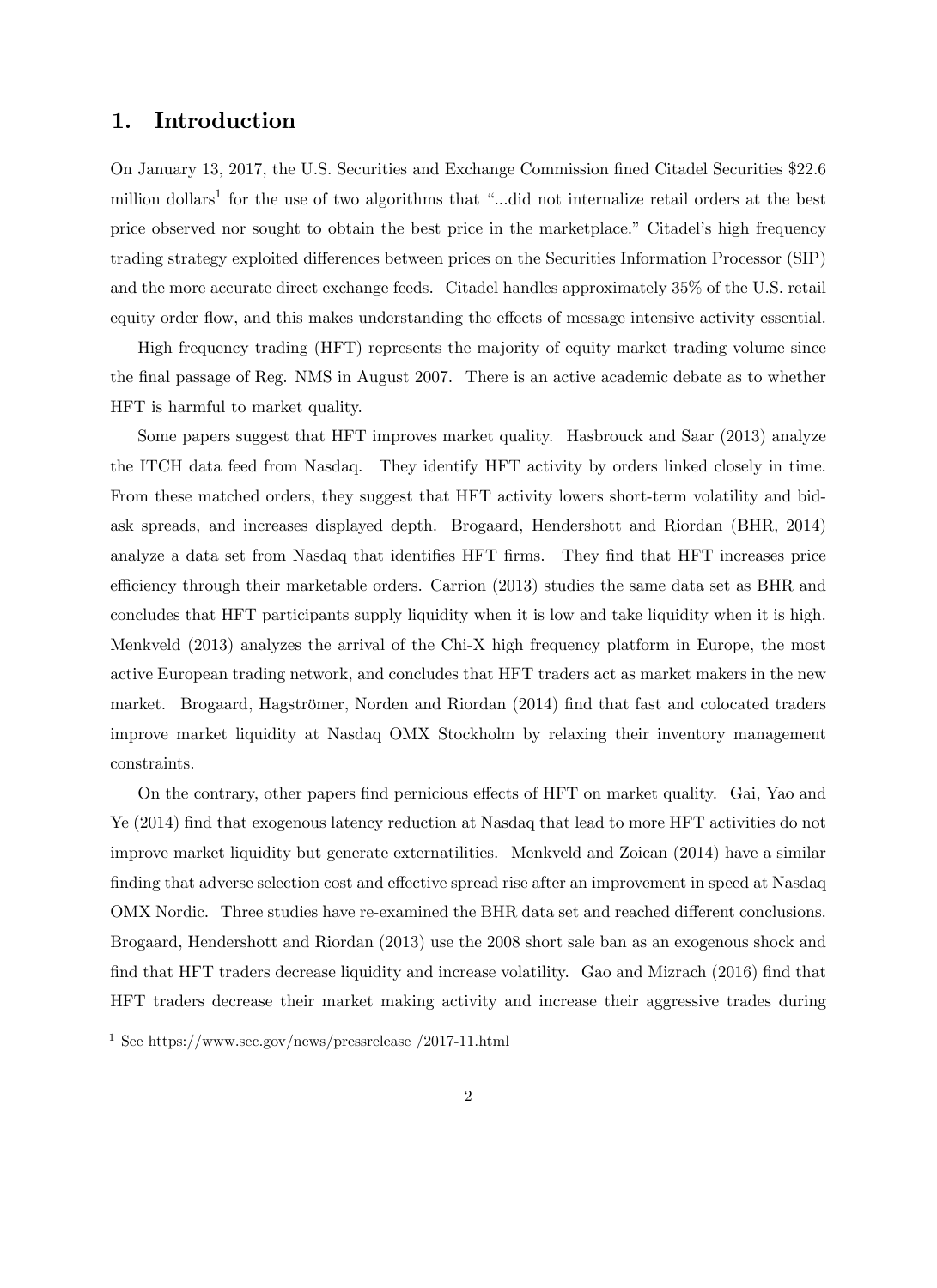Federal Reserve Treasury purchases. Hirschey (2013) notes that HFT firms anticipate the order flow from non-HFT investors and their aggressive trades are highly correlated with future returns. Breckenfelder (2013) studies the competition among HFT traders at Nasdaq OMX Stockholm and finds that it leads to a decline in liquidity and a rise in short-term volatility.

Judging HFT as solely "good" or "bad" is too general given the fact that it covers a variety of strategies that may impact the market differently. Hagströmer and Norden (2013) divide HFT into market making and opportunistic specializations, and find that the majority of HFT volume comes from market making activities. Biais and Foucault (2014) discuss the HFT heterogeneity and classify HFT strategies in five categories ranging from market making to manipulation. On one hand, high frequency market makers are generally deemed as beneÖcial to the market, as shown theoretically by Jovanovic and Menkveld (2012) and empirically by Menkveld (2013) and others. On the other hand, Menkveld and Zoican (2014) Önd that market quality deteriorates when high frequency speculators are also taken into account. The diversity of HFT strategies suggests that analyzing the average effect of HFT may provide a misleading conclusion on its impact on market quality.

Although HFT market making constitutes a large share of HFT activities, HFT strategies are more profitable from aggressive trading. Baron, Brogaard and Kirilenko (2012) analyze data from the Commodity Futures Trading Commission that identifies the HFT participants. They study the profitability of HFT in the E-mini futures contract and find that aggressive HFT strategies make higher profits than mixed or passive HFT strategies. BHR (2014) find that HFT traders earn high profits in liquidity demanding trades and suffer losses in liquidity supplying trades without fee rebates. Baron, Brogaard, Hagströmer and Kirilenko (2016) analyze the Swedish HFT industry. They note that the fastest firms earn disproportionate profits.

HFT enables the fastest traders to gain the largest profits as they can process news quickly. Several studies provide theoretical models in which HFT Örms have speed advantage upon news arrivals. Biais, Foucault and Moinas  $(2014)$  and Hoffmann  $(2014)$  suggest that differences in speed increase adverse selection costs and thus HFT generates negative externalities and reduces social welfare. Foucault, Hombert, and Roşu  $(2013)$  argue that the ability of HFT firms to receive news faster creates additional information asymmetry and thus reduce liquidity. Martinez and Rosu (2013) model HFT participants as informed traders who observe news stream and trade quickly. They find that HFT generates trading volume and volatility and decreases liquidity.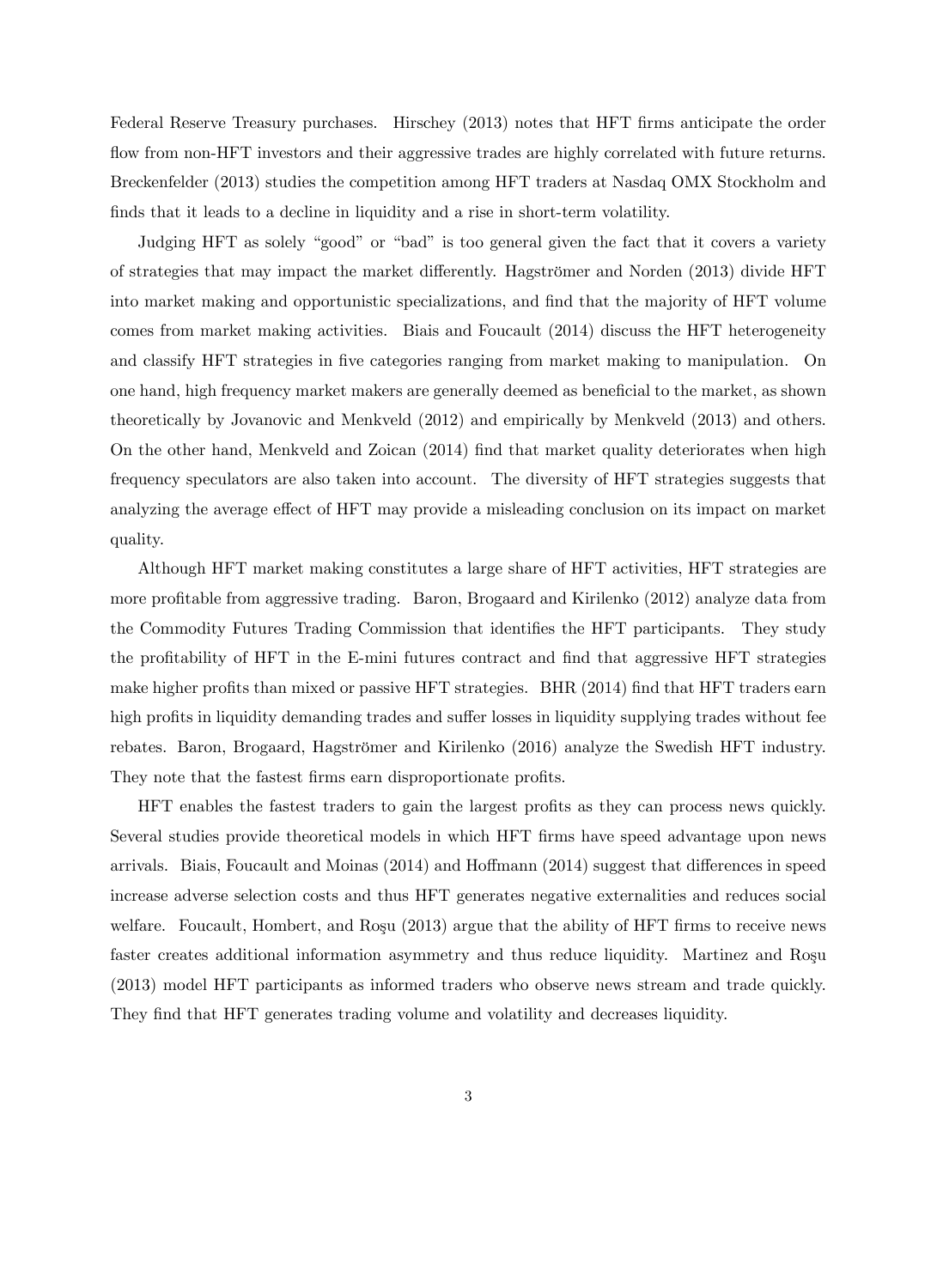HFT participation has also dramatically increased the number of orders entering the equity market. We document a rise in the cancellation to execution ratio in ITCH from 28 in 2008 to 84 in 2013. Apart from this rising trend, stocks frequently exhibit bursts in quoting and cancellation activity that do not appear to be related to fundamentals. In this paper we analyze these "quote" stuffing" episodes that often occurred in the absence of news.

Quote stuffing has been documented in ITCH data by Gai, Yao and Ye (2014) at the level of individual Nasdaq servers. They find the evidence that message flows of stocks on the same server tend to move together. Hasbrouck (2015) also suggests that high frequency oscillations in quoting contribute to the short-term volatility after Reg. NMS. Eggington, Van Ness and Van Ness (2013) analyze these episodes across exchanges and find hundreds of cases per day. The theoretical model by Baruch and Glosten (2013) suggests that áeeting orders are an outcome of a benign equilibrium where strategic liquidity suppliers manage their risk. While it provides a possible explanation for fleeting quotes, their model is based on the assumption that the short lived orders are used solely by liquidity providers. However, HFT aggressive strategies may create fake news events by submitting and quickly cancelling a large amount of quotes as a way to make profits.

We identify numerous episodes of high frequency cancellations since Reg. NMS has been implemented. The number of occurrence peaks in 2011 with an average of 917 episodes per day in 273 symbols. Cartea, Payne, Penalva, and Tapia (2015) examine similar bursts of quote activity which are associated with wider spreads and lower depth. We also find that quote stuffing has detrimental impact on market quality. Volatility increases and bid-ask spreads widen persistently following quote stuffing. We observe the effects not only on Nasdaq where quote stuffing occurs, but also on NYSE, Arca, and Amex.

An important issue on quote stuffing is whether it generates negative externalities to other market participants. However, we find that trading activity of the same stock rises on Nasdaq and other exchanges during quote stuffing events. We observe that the share of HFT aggressive volume increases during these episodes. We estimate that on average each 1; 000 cancellations are associated with 420 shares of HFT volume in the quote stuffing minute from 2008-2016. The connection between cancellations and HFT aggressive activities is the strongest in 2013, with 6; 660 HFT shares for each 1; 000 cancellations. Another externality from high frequency cancellations is that trading activities appear to go off exchange when quote stuffing is happening.

We also examine a potential market wide externality. Gai, Yao and Ye (2014) argue that the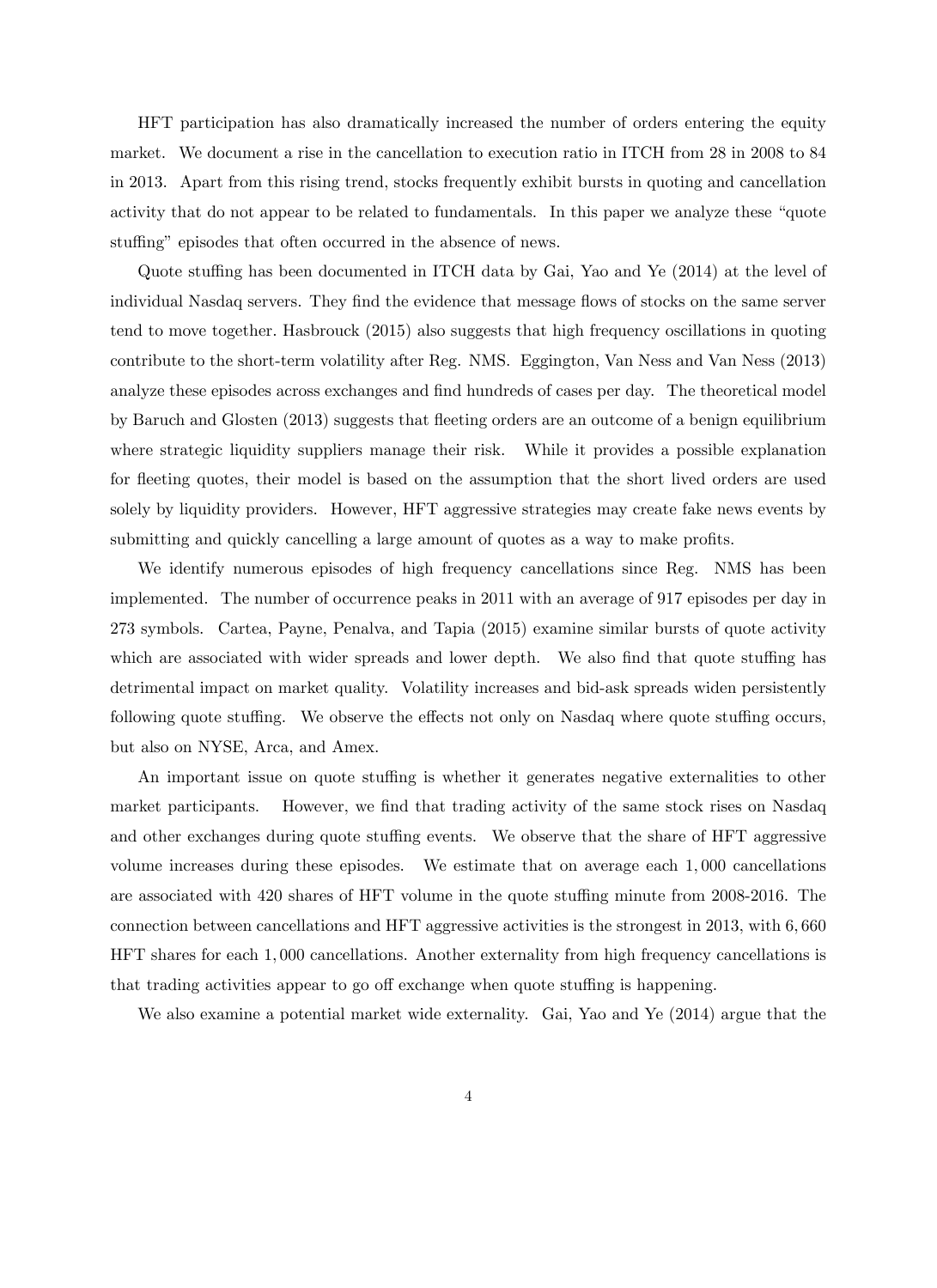message flow of a stock could block trading of stocks on the same Nasdaq server. We observe a similar mechanism operating through the Securities Information Processor (SIP), the inter-market price server that establishes the protected quotes in the national best bid and offer (NBBO). Aggregate ITCH activity slows the SIP. Between 2015 and 2016, an increase of 80; 210 ITCH messages slows the SIP by one millisecond. Quote stuffing has an important marginal effect on the symbol impacted. Only 268 HFT cancellation messages provides the same one millisecond increase in latency.

The paper is organized as follows. Section 2 describes the ITCH data set at the message level and presents our definition of HFT activity. Section 3 describes annual trends in quote stuffing events. Section 4 describes the effects on market quality on Nasdaq where our quote stuffing events originate. Section 5 reports the same market quality metrics for other exchanges. Section 6 looks at trading activity which rises on both Nasdaq and other exchanges. On Nasdaq, we document that HFT aggressive strategies grab a larger market share of the higher trading activity. Dark pools also grab a larger market share. Section 7 looks at quote stuffing externalities. In Section 8 we analyze its impact on the SIP. Section 9 concludes.

## 2. ITCH

Identifying the effects of high frequency trading requires data at the messaging level. ITCH is the underlying message feed for the Nasdaq Totalview, the most comprehensive order book that Nasdaq provides to market participants. We list the messages, in Table 1, analyzed in this manuscript, all of which change the status of the order book in some way.

[INSERT Table 1 HERE: Description of ITCH Messages]

Market makers can enter multiple quotes at different price tiers in the book, and they can also choose to display their market participant ID (MPID) or to trade anonymously. An  $F$  message indicates an addition to the order book with the MPID, and an A message is anonymous. Each message enters with an order number. The link between the orders enables us to determine the time between when an order enters and leaves the book.

Messages can leave in five ways. We can see an execution against that quote with the message E. This determines the aggressive side in the trade, so there is no ambiguity about trade direction. Trades occasionally execute at a different price than quoted, and these trades are designated with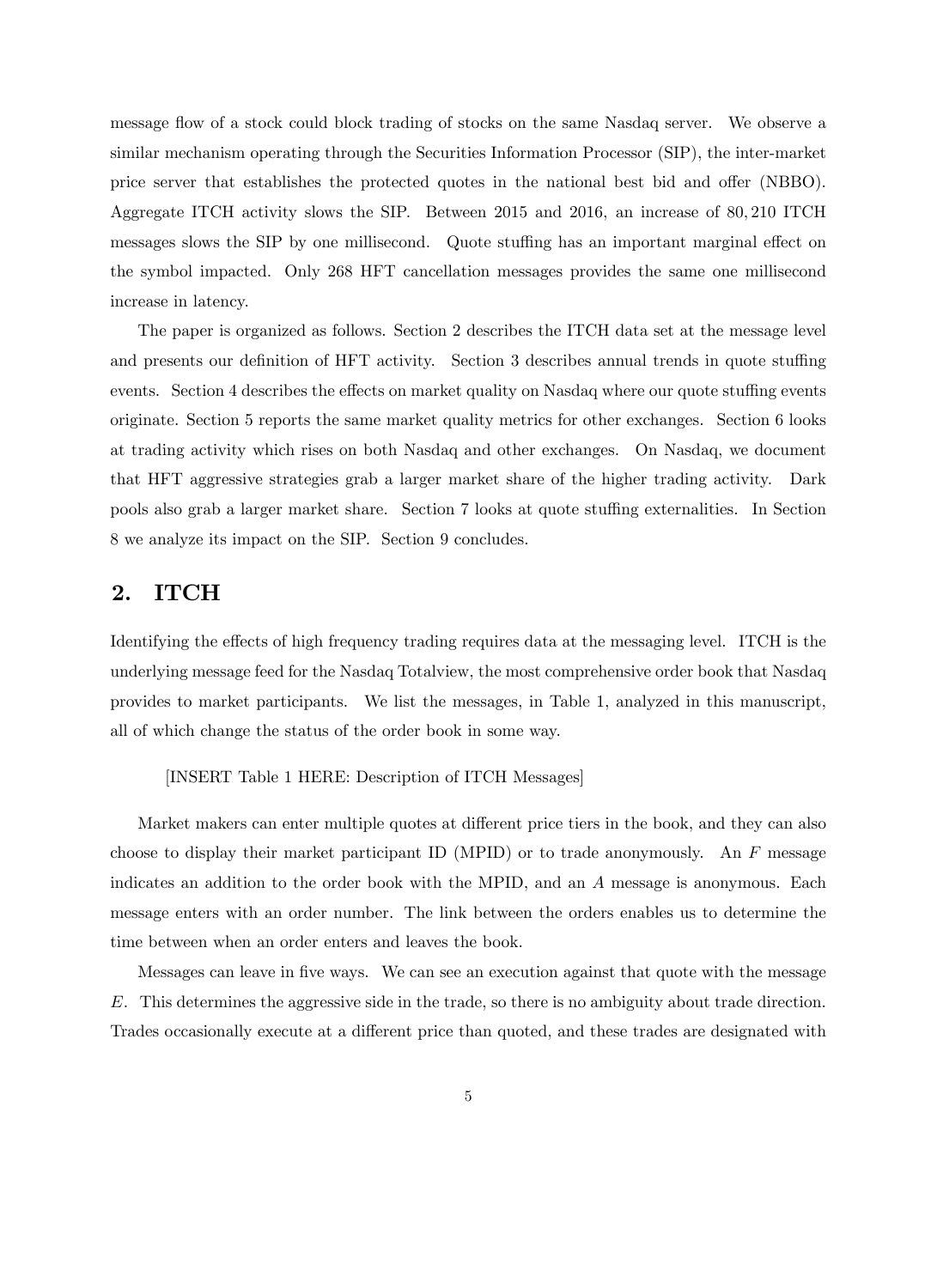the message symbol C: Orders can be deleted in their entirety, and these messages are designated with a  $D$ . An order can be partially deleted, which is a  $X$  message. Orders can also be cancelled and replaced, and these are designated with an U:

Time stamps are in nanoseconds. We define a high frequency message as any order chain with 50 millisecond link or less. This is the same definition used in Hasbrouck and Saar  $(2012)$ , Hasbrouck (2013), and Ye, Yao and Gai (2013). Only HFT firms are able to operate with this latency which requires extensive infrastructure investments.

Our analysis proceeds with a definition of quote stuffing events. We then turn to the effects on market quality of quote stuffing.

## 3. Quote Stuffing Trends

We have ITCH data going back to August 2003, but we analyze the data following Reg. NMS, from 2008-2016.

### 3.1 DeÖnition

We analyze the data in one-minute intervals. This appears to be long enough to capture quote stuffing in both large and small capitalization stocks. We analyze the 380 minutes from 09:35 to 15:55. This helps us to avoid problems at the open and close which may distort our measures.

We take the intersection of stocks listed in ITCH with those in Compustat. There are approximately 7; 000 ticker symbols that we analyze on a given trading day.

For  $C, D, E, U$  and X messages, we count the number of occurrences of both HFT and non-HFT  $\text{messages}, \# M^{HFT}, \# M^{nHFT}, \text{etc.}$ 

We define our quote stuffing events using three criteria. We first identify a 30-standard deviation increase in HFT cancellation frequency compared to the moving average of the preceding 22 days during that minute

$$
zM_{i,t,n}^{HFT} = \frac{\#M_{i,t,n}^{HFT} - \overline{M}_{i,t,n-1}^{HFT}}{\sigma(M_{i,t,n-1}^{HFT})}
$$
(1)

where

$$
\overline{M}^{HFT}_{i,t,n-1} = \sum_{j=1}^{22} \# M^{HFT}_{i,t,n-j}/22
$$

and

$$
\sigma(M_{i,t,n-1}^{HFT}) = \sqrt{\sum_{j=1}^{22} (\#M_{i,t,n-j}^{HFT} - \overline{M}_{i,t,n-1}^{HFT})^2/21}
$$

This is our measure of volatility. To avoid very illiquid stocks, we also require at least 500 HFT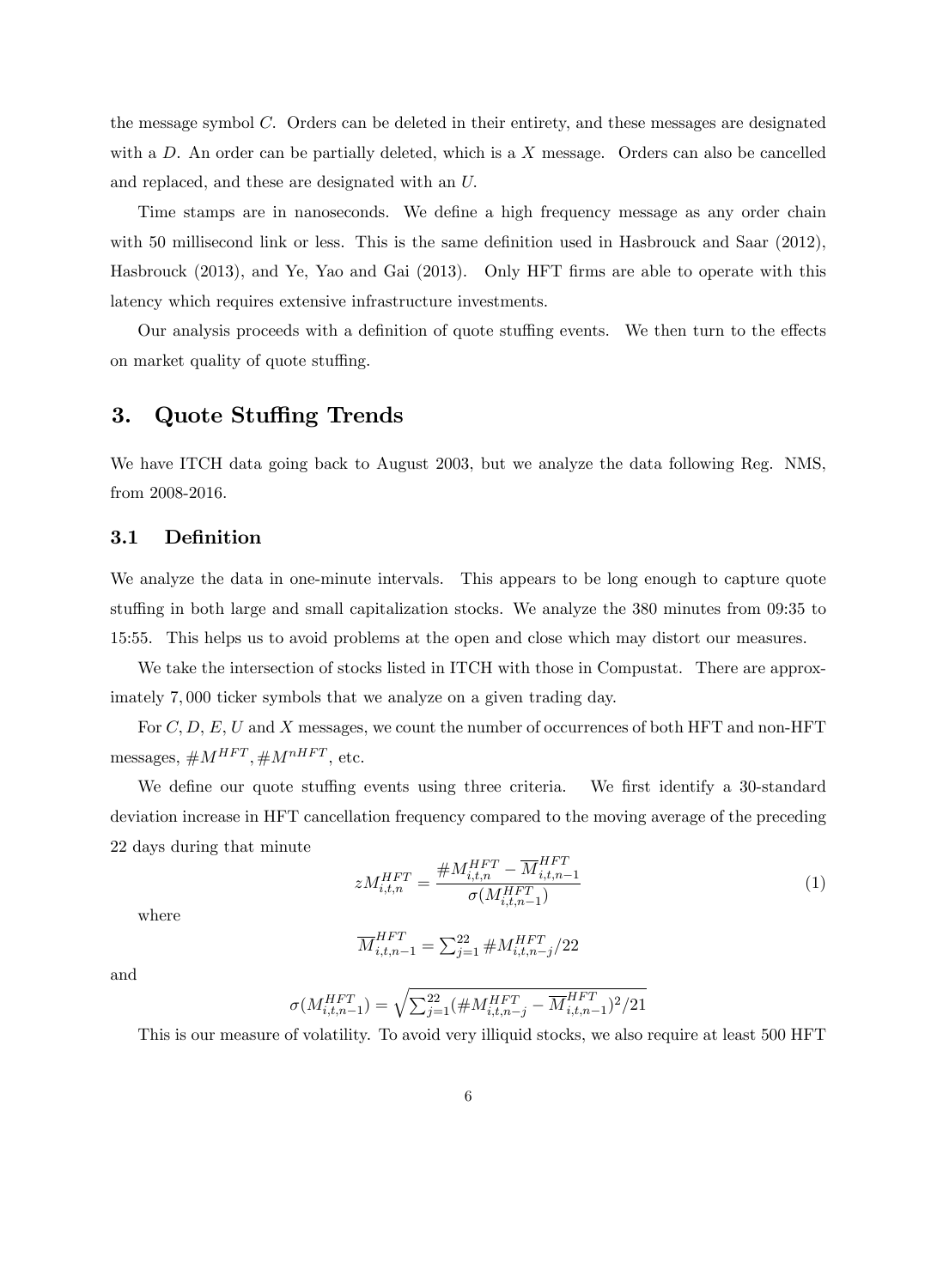cancellations in the minute,  $\#DUX_{i,t,n}^{HFT} \geq 500$ .

Finally, since news is likely to generate additional quoting activity, we filter out any stocks that have Reuters news stories on the day before, the day of, and the day after the quote stuffing occurs.

### 3.2 Frequency of events

Even at the 30 standard deviation threshold, there are a surprisingly large number of quote stuffing events. An event is an occurrence in any symbol at the one-minute time frame on one side of the book. If quote stuffing occurs on both the bid side and the ask, this counts as two events in our sample.

[INSERT Figure 1 HERE: Average Daily Quote Stuffing Events 2008-15]

Quote stuffing becomes more frequent in the first five years of our sample. There are an average of 673 episodes per day in 2008, 783 in 2009, 911 in 2010, 917 in 2011, and 664 in 2012.

The number of events has been falling since 2012 though, and the frequency in 2013-2016 is only  $30\%$  of the 2008 level. This is consistent with industry reports<sup>2</sup> that the share of high frequency trading volume has been falling recently. Quote stuffing appears to have stabilized at this lower plateau during the last three years.

### 3.3 Characteristics

We next graph the average number of different listings that are impacted each day. These follow a similar trend to the number of events

[INSERT Figure 2 HERE: Average Daily Symbols Impacted by Quote Stuffing 2008-16]

162 stocks per day are impacted in 2008. The number of effected symbols rises steadily, peaking at 273 in 2011. There is a slowdown in 2012, followed by a substantial decline to an average of only 85 symbols per day in 2013-2016.

We report summary statistics on the symbols impacted by quote stuffing in Table 2. The data are drawn from CRSP and represent the volume and market capitalization at the start of the trading month.

 $\frac{2}{3}$  See the estimates by the Tabb Group and Rosenthal Securities, http://www.nytimes.com/ interactive/2012/10/15/ business/Declining-US-High-Frequency -Trading.html?  $r=1\&$ . Profits also appear to have fallen as well.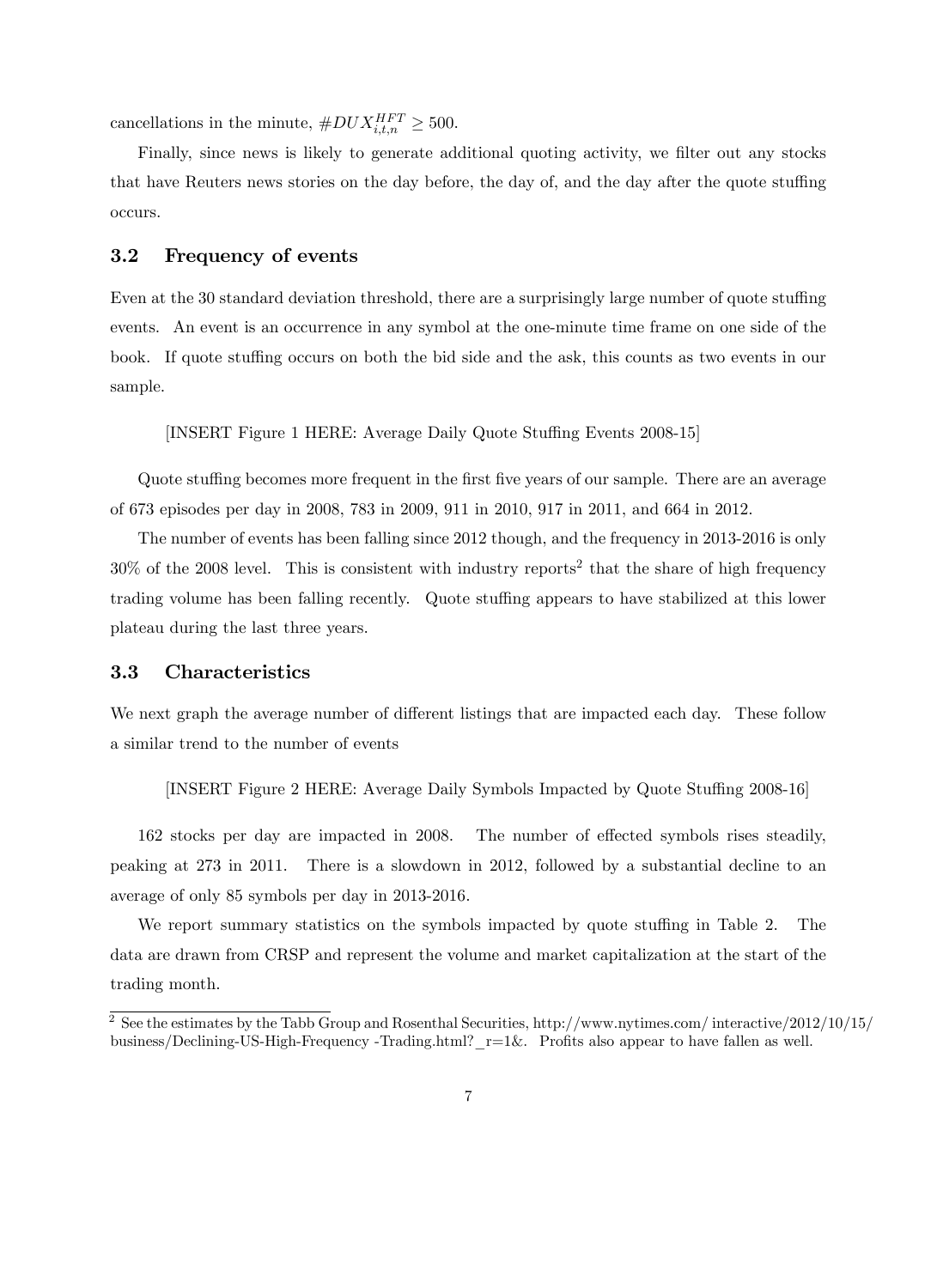[INSERT Table 2 HERE: Stock Characteristics]

The average market capitalization of the effected symbols is the largest in 2014 at over \$4.3 billion. The size of the stocks appears relatively stable with market cap averages rising and falling with the market as a whole.

The average volume is highest in 2016 at just over 2:1 million shares. Volume in the quote stuffing symbols rises in 2012-2014 even though market volumes were down in those years.

The ten largest stocks are also impacted, but these episodes appear to be news related. AAPL, for example, has an average of more than 100 quote burst episodes from 2008 to 2012, but all of these are removed by our news filter. After news filtering, only Berkshire Hatheway remains in our news Öltered sample. It has events in each year from 2009 to 2013, with 124 events in 2010.

Since our message traffic is from Nasdaq's ITCH feed, it is perhaps not surprising that more than 40% of the events are in Nasdaq listed stocks. This percentage peaks in 2016, when it exceeds 54%. The NYSE has fallen from nearly 42% to 30%. There is a rise in Archipelago listings from 30% in 2008 to 35% in 2015, but this appears to be ETF related.

About 50% of our events are in common shares, 30% in ETFs, and 20% in other types (non-U.S. listings, preferred shares, REITs, etc.). ETFs make up 30% of events in 2008, rising to 39% in 2015. All of this comes from a decline in events in common stock listings, which drop from 49% in 2008 to 40% in 2015.

## 4. Market Quality on Nasdaq

Because the quote stuffing we document is occurring on Nasdaq, we first examine market quality metrics on Nasdaq itself.

We first look at volatility, measured as the high-low range in a one-minute interval on the bid side<sup>3</sup> of the order book,  $HL_{i,t+1,n}$ ,

$$
HL_{i,t,n} = \frac{p_{i,t,n}^{high} - p_{i,t,n}^{low}}{0.5 \times (p_{i,t,n}^{high} + p_{i,t,n}^{low})}.
$$
\n(2)

We compare the volatility for stocks experiencing quote stuffing in the minute after the burst ensues to the volatility of the same security in the same minute on the prior day. Given the heterogeneity of stocks in the quote stuffing sample, a large frequency of extreme observations result in a non-normal distribution of volatility difference. Therefore, it is inappropriate to test <sup>3</sup> The results for ask-side volatility are qualitatively similar to the bid side.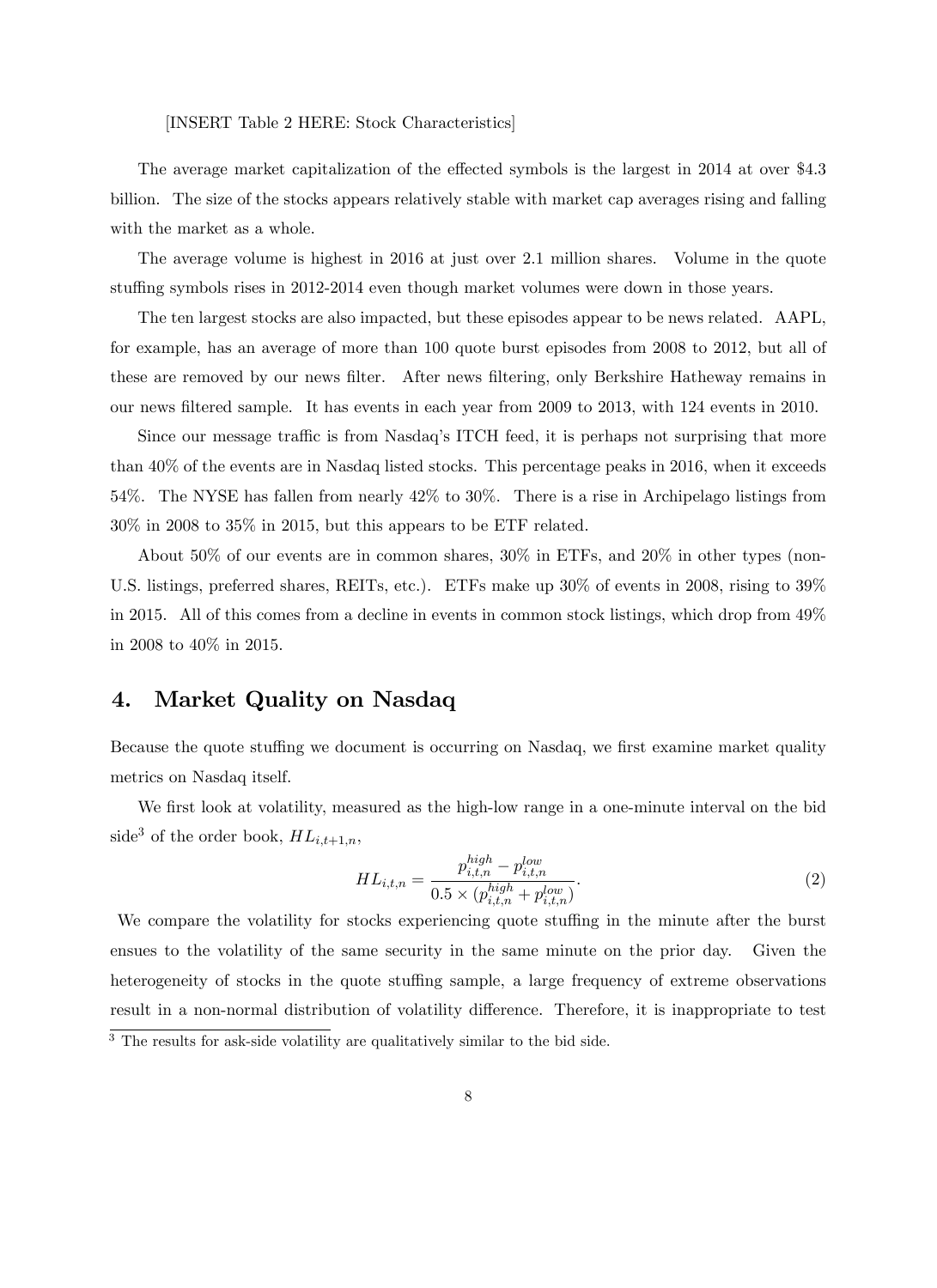the mean difference. Instead, we conduct a non-parametric Wilcoxon signed rank test

$$
W = \left| \sum_{i} \left[ sign(HL_{i,t+1,n} - HL_{i,t+1,n-1}) \cdot R_i \right] \right|,\tag{3}
$$

where  $R_i$  is the rank of the absolute difference  $|HL_{i,t+1,n}-HL_{i,t+1,n-1}|$  for stock i, and  $sign(x)$ equals 1 if  $x > 0$ , 0 if  $x = 0$ , and  $-1$  if  $x < 0$ . The test has greater efficiency than paired t-test on non-normal distributions. The null hypothesis is that the median difference between volatility on day n at time  $t + 1$  and that at the same minute on the prior day  $n - 1$  is zero. We use the one-sided test and the alternative is that volatility rises during quote stuffing. In Table 3, we show that this is overwhelmingly the case.

#### [INSERT Table 3 HERE: Bid Volatility]

We reject for all years, 2008-2016, that volatility is constant. Volatility more than doubles from  $43.0$  to  $111.4$  basis points (bps) at the 90th percentile during the minute after a quote stuffing event.

The next measure is the bid-ask spread. We use the inside spread from the NYSE Trade and Quote Database (TAQ) and report the average bid-ask spread within a one-minute interval in Table 4.

#### [INSERT Table 4 HERE: Percentage Bid-Ask Spread]

The quoted spread is measured in percent in the minute after the quote burst,

$$
S_{i,t+1,n} = \frac{p_{i,t+1,n}^a - p_{i,t+1,n}^b}{0.5 \times (p_{i,t+1,n}^a + p_{i,t+1,n}^b)}.
$$
\n
$$
(4)
$$

The median inside spread on Nasdaq rises by 3.4 bps, from 20.0 to 23.4 bps. Looking at the 90th percentile, the rise in spreads is even more dramatic, a 33 bps increase from 121:4 to 154:6 bps. The Wilcoxon signed rank test rejects at the 33 standard deviation level or greater in each year of the sample.

Our final two measures of market quality relate to the number of messages required to execute a trade. The Örst measure, which we have just for Nasdaq, is the cancellation to execution ratio. Using the message symbols from Section 2, we define the HFT cancellation to execution ratio as

$$
CR_{i,t,n}^{HFT} = \frac{\#D_{i,t,n}^{HFT} + \#U_{i,t,n}^{HFT} + \#X_{i,t,n}^{HFT}}{\#C_{i,t,n}^{HFT} + \#E_{i,t,n}^{HFT}}.
$$
\n
$$
(5)
$$

We narrow the cancellation ratio to restrict it to high frequency activity using the 50 millisecond rule. We contrast the HFT cancellation ratio for a symbol with its cancellation ratio on the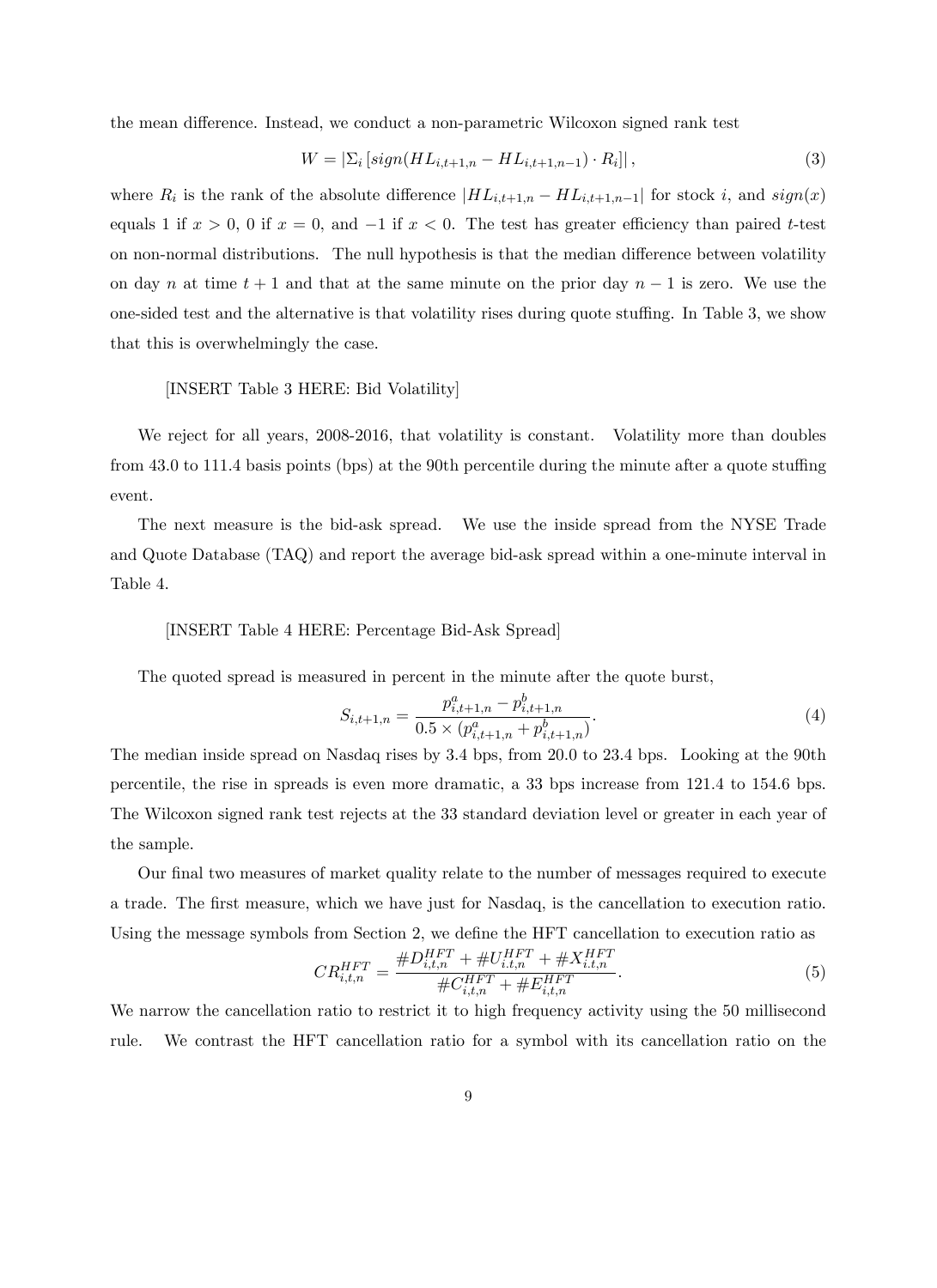previous day at the same minute. We then test formally for differences in the median using the Wilcoxon signed rank test. To better visualize the changes, we graph the 90th percentile of the distributions in Figure 3.

[INSERT Figure 3 HERE: Cancellation to Execution Ratio]

In the upper tails of the distribution, we can easily see the effect of the bursts. They reach as high as 6; 473 cancellations per execution in 2008. This ratio has trended down though, along with the overall number of quote stuffing episodes.

The Securities and Exchange Commission (SEC) estimates an average of 17:61 cancellations per trade for all stocks traded on Nasdaq in 2012 and 19:49 in 2013.<sup>4</sup> These indicate the extreme stress than quote stuffing places on the order book.

A broader measure is the number of inside quote updates required to execute a trade. We compute this from TAQ for all exchanges, including Nasdaq for common stocks

[INSERT Table 5 HERE: Inside Quote to Trade Ratio - Common Stocks]

Inside quotes on TAQ show a similar pattern to Nasdaq total message activity. On Nasdaq, there are an average of 23 times more inside quotes per trade in a 90th percentile stock.

## 5. Market Quality on Other Exchanges

Given the intense competition among exchanges, one might expect that quote stuffing on Nasdaq would simply lead to activity migrating to other exchanges. We find that market quality measures are effected on all the listing exchanges. We rely on TAQ data here which is not as comprehensive as ITCH. It provides only inside quotes and trades, and we don't know how quotes leave the book.

In Table 3, we also report the high-low range on the bid side in the minute after the quote burst on other listing exchanges, Amex, NYSE, and Arca. Compared to the same minute on the prior day, the 90th percentile volatility rises from 98:9 to 260:6 bps on Amex, from 32:0 to 54:9 bps on NYSE, and from 46:6 to 110:8 bps on Arca during the sample period from 2008-2016. The Wilcoxon signed rank test rejects the null hypothesis of equal volatility at the 16:32 standard deviation level or greater in each year for any of the three exchanges.

The average bid-ask spreads on other listing exchanges are presented in Table 4 as well. During <sup>4</sup> Cancellation to execution ratios are much higher on ETFs, 71.54 in 2012 and 68.70 in 2013.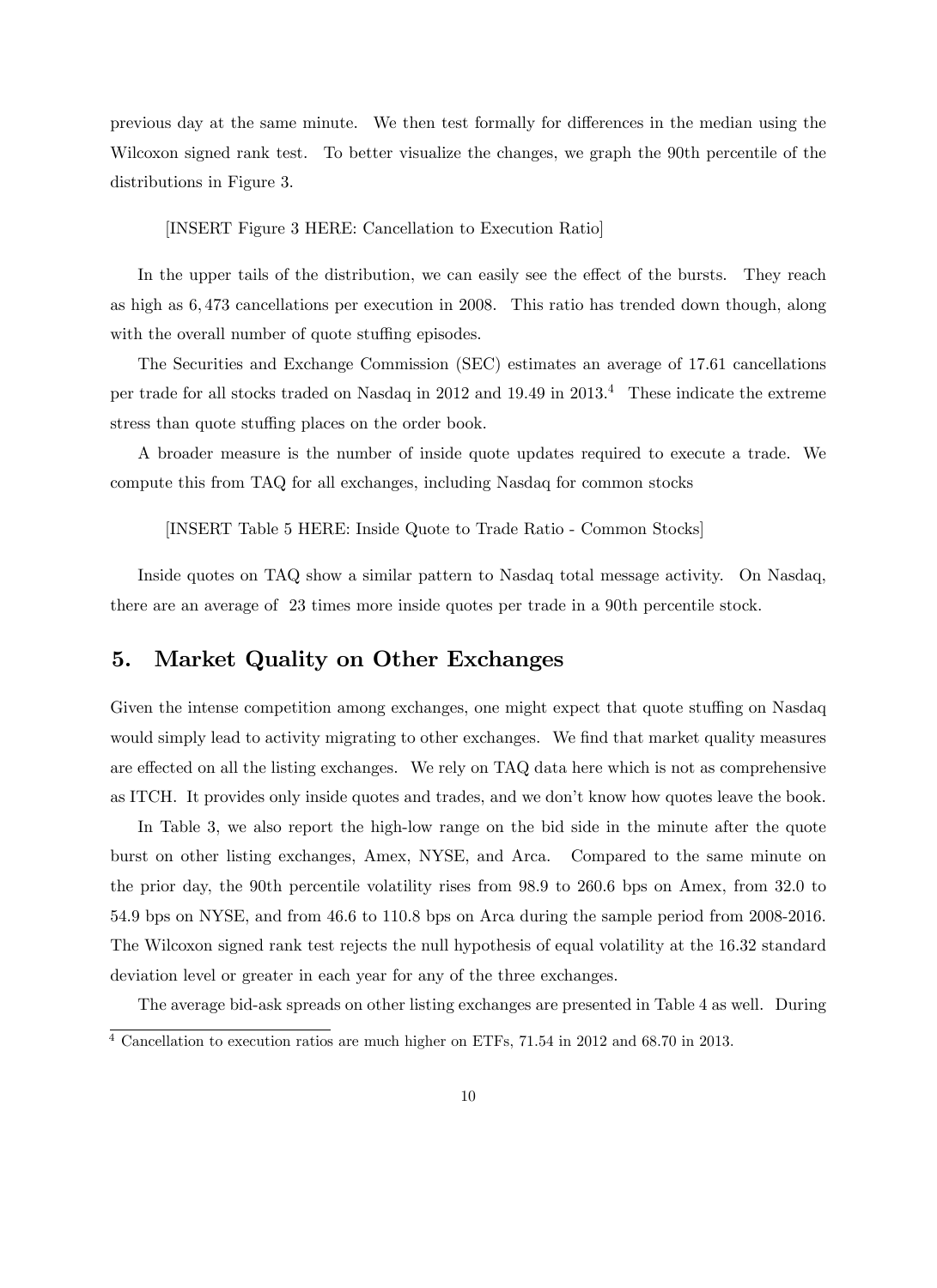the minute after a quote stuffing event the inside spread at the 90th percentile increases from 279.9 to 332:1 bps on Amex, from 56:9 to 67:4 bps on NYSE, and from 145:6 to 190:2 bps on Arca. The Wilcoxon tests reject at the 20:72 standard deviation level or higher.

We also compute the number of inside quote updates required to execute a trade on Amex, NYSE, and Arca, as shown in Table 5. The ratio of inside quote to trade rises dramatically in the minute after quote burst. For example, in 2010 it is as 152 times higher as the same minute on the prior day on Amex, 13 times higher on NYSE, and 18 times greater on Arca.

## 6. Trading Activity

We analyze trading volume in this section, measured both as the number of trades and also trading volume. Despite the high rate of cancellations during the quote stuffing episodes, volume actually rises on the Nasdaq and other exchanges, compared to the same time on the previous day. We think this has a strategic motivation, and we will show that trading volume is increasing in the number of high frequency cancellations.

We first illustrate the typical pattern of volume using data from April 23, 2013, which is graphed in Figure 4.

[INSERT Figure 4 HERE: Volume per Minute]

Volume,  $V_{t,n}$ , spikes along with the surge in cancellations and remains elevated for around five minutes after the event. We test for this rise in volume during the minute after quote stuffing across our entire sample in Table 6.

[INSERT Table 6 HERE: Trading Volume Per Minute]

We find that trading volume,  $V_{i,t,n}$ , spikes as well during quote stuffing episodes, and the pattern is consistent with trades. The Wilcoxon tests reject the null hypothesis of no volume difference at the 12:30 standard deviation level or greater for all the exchanges in each year from 2008-2016. Volume on Nasdaq and Arca rises the most at the 90th percentile. It averages nearly four times higher on both Nasdaq and Arca.

Our finding contrast with the conjecture that a large number of cancellations would block trading activity. We want to explore whether our conclusion would change if there are extremely more cancellations on a stock. We run a screen for quote stuffing episodes with more than 100,000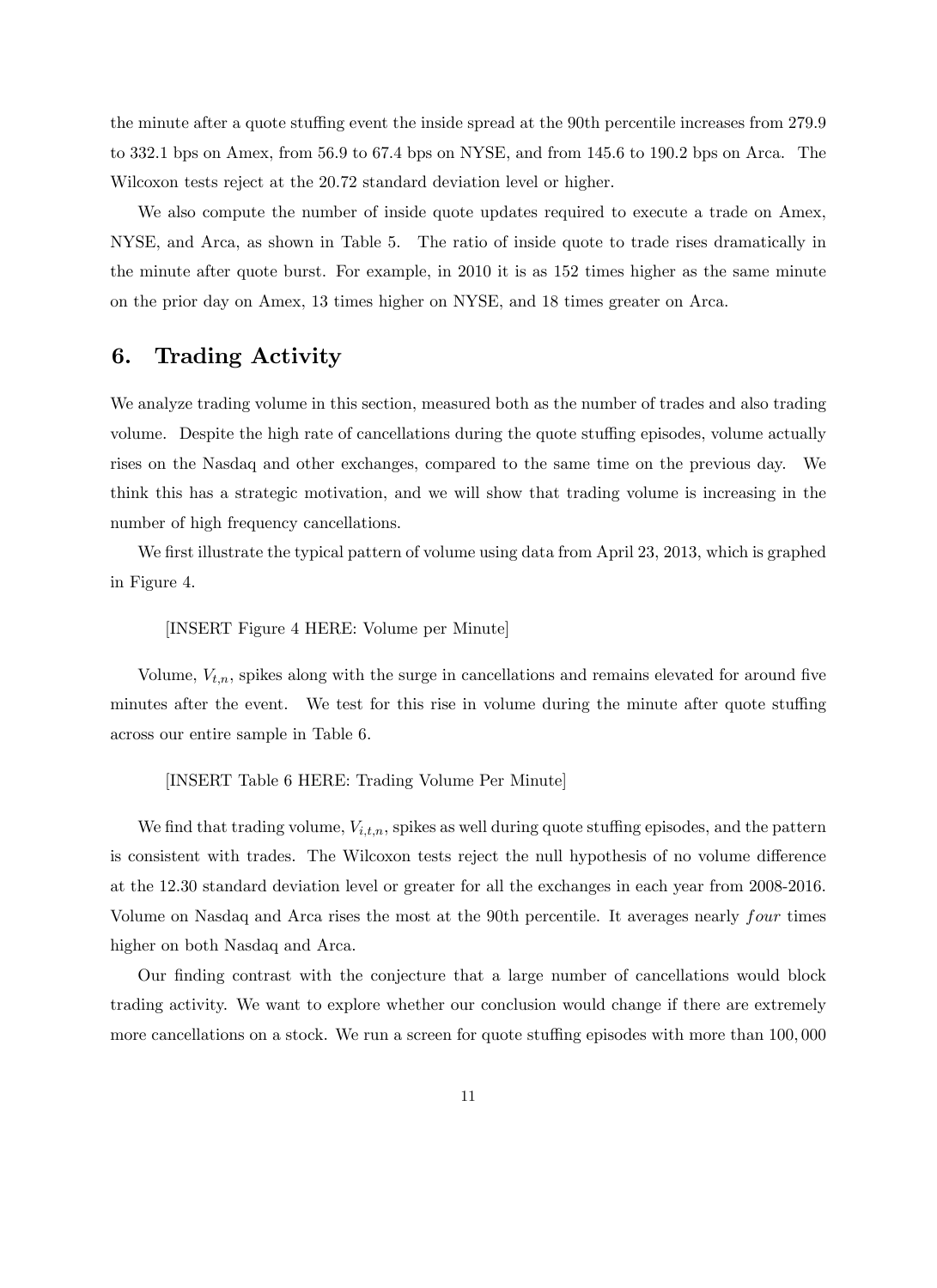cancellations in one minute. We find 98 events that occurred on 42 stocks in April, June and August from 2010-2012. The most striking incident is Google (GOOG) on August 11, 2010 with five occurrences and more than 330,000 cancellations in each minute. The stock that experienced the highest number of episodes in the sample period is White Mountains Insurance (WTM) which experienced 28 bursts on April 19, 2010.

For each event, we compare the trading volume in the minute of a huge number of cancellations to the same minute on the prior day. Consistent with the conclusion for the quote stuffing sample, trading activity also rises during these episodes with an extremely high number of cancellations. The 90th percentile of volume increases from 3,060 to 5,535 on Nasdaq, from 2,500 to 5,500 on NYSE, and from 1; 600 to 3; 454 on Arca. The result for Amex is ambiguous because there are only two observations among these episodes. The Wilcoxon tests reject the null of no change at the three standard deviation level or higher for Nasdaq, NYSE, and Amex.

### 6.1 HFT volume

Our next step is to see whether we can attribute the increase in trading activity to HFT strategies. The first step is to examine whether HFT volume,  $VC_{i,t,n}^{HFT} + VE_{i,t,n}^{HFT}$ , rises during quote stuffing. We report the results in Table 7.

#### [INSERT Table 7 HERE: Increases in HFT volume]

Volume rises on average *seven* times during quote stuffing, with more than 15 times increases during events in 2013.

We then compare changes in aggregate HFT market share  $V_{t,n}^{HFT}$ %,

$$
V_{t,n}^{HFT} \% = \frac{VC_{i,t,n}^{HFT} + VE_{i,t,n}^{HFT}}{VC_{i,t,n}^{HFT} + VE_{i,t,n}^{HFT} + VC_{i,t,n}^{mHT} + VE_{i,t,n}^{mHT}}.
$$
\n(6)

in the minute after the quote stuffing to the same minute in the same securities on the prior day,  $V^{HFT}$ % $t,n-1$ . 90th percentiles of these ratios are reported in Table 8.

#### [INSERT Table 8 HERE: HFT Volume]

The HFT share of trading volume, at the 90th percentile, rises on average by 20%. The Wilcoxon test rejects equality of the distributions at the 71.72 standard deviation level or higher. It appears that HFT traders are driving non-HFT participants from the order book and capturing a larger market share of volume.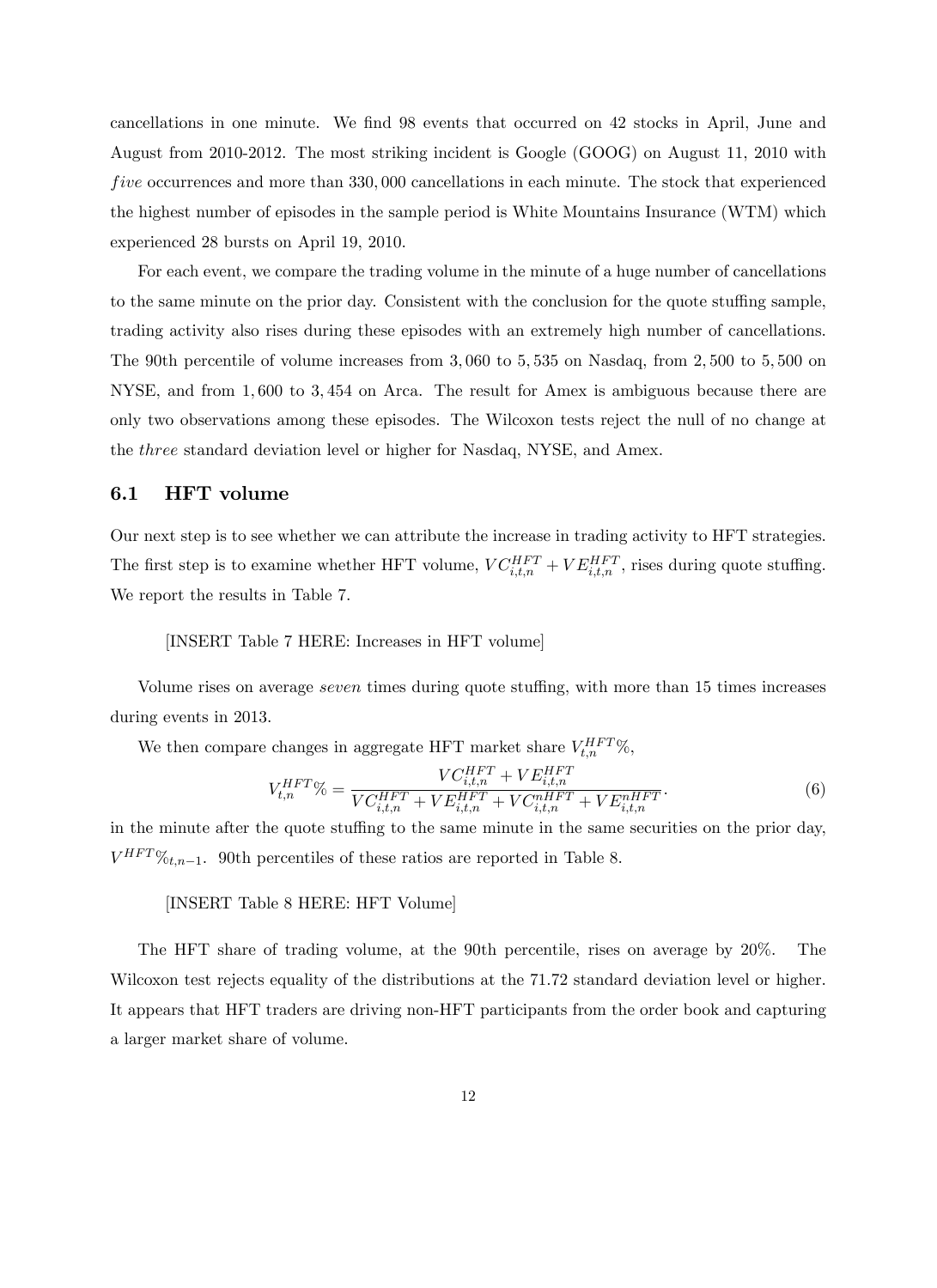### 6.2 Zero volume hurdle

Many stocks have no volume and we use a hurdle model to describe these. The hurdle model consists of two parts: a zero model that separate the high occurrence of zeros from observed trades, and a linear model that predicts the non-zero volume. We use the HFT volume in the same minute on the prior day as a explanatory variable in the zero model. In the linear model we predict the volume of HFT executions in the minute of quote bursts using the number of cancellations. We report the model estimation for each year and the entire sample period from 2008-2016 in Table 9.

#### [INSERT Table 9 HERE: HFT Hurdle Model]

On average, 100 shares of HFT volume in the minute of quote stuffing on the prior day,  $V_{t,n-1}^{HFT} = VC_{t,n-1}^{HFT} + VE_{t,n-1}^{HFT}$ , results in a 29.8% probability of observing positive trading volume,

$$
\Pr(V_{t+1,n}^{HFT} > 0 | V_{t+1,n-1}^{HFT} = 100) = 29.8\%.
$$
\n<sup>(7)</sup>

The marginal effect is that each additional 1,000 cancellations,  $\#CN_{t,n} = \#D_{t,n} + \#U_{t,n} +$  $#X_{t,n}$ , are associated with 420 shares of HFT volume in the quote burst minute,

$$
E(V_{t,n}^{HFT}|V_{t,n-1}^{HFT} > 0, \#CN_{t,n} = \#CN_{t,n}^0 + 1,000) - E(V_{t,n}^{HFT}|V_{t,n-1}^{HFT} > 0, \#CN_{t,n} = \#CN_{t,n}^0) = 420.
$$
\n(8)

The probability that HFT firms trade following a quote stuffing event has remained steady since 2008. In 2008, there is positive volume during quote stuffing in  $40.2\%$  of the events where at least 100 shares were transacted on the prior day. In 2013, this probability is 40:4%.

There is an additional externality from the active quoting of the HFT firms on the non-HFT participants. We study the choices of non-HFT firms in the next section.

### 6.3 Off-exchange activity

Trading activity appears to go off exchange when quote stuffing is occurring. We calculate the trading volume that goes to the Trade Reporting Facility (TRF) in Table 10.

#### [INSERT Table 10 HERE: TRF Market Share of Volume]

These trades are recorded in TAQ and include both dark pool and internalized trades. The TRF volume rises an average of  $126\%$  at the 90th percentile, from 3,150 to 7,170 shares during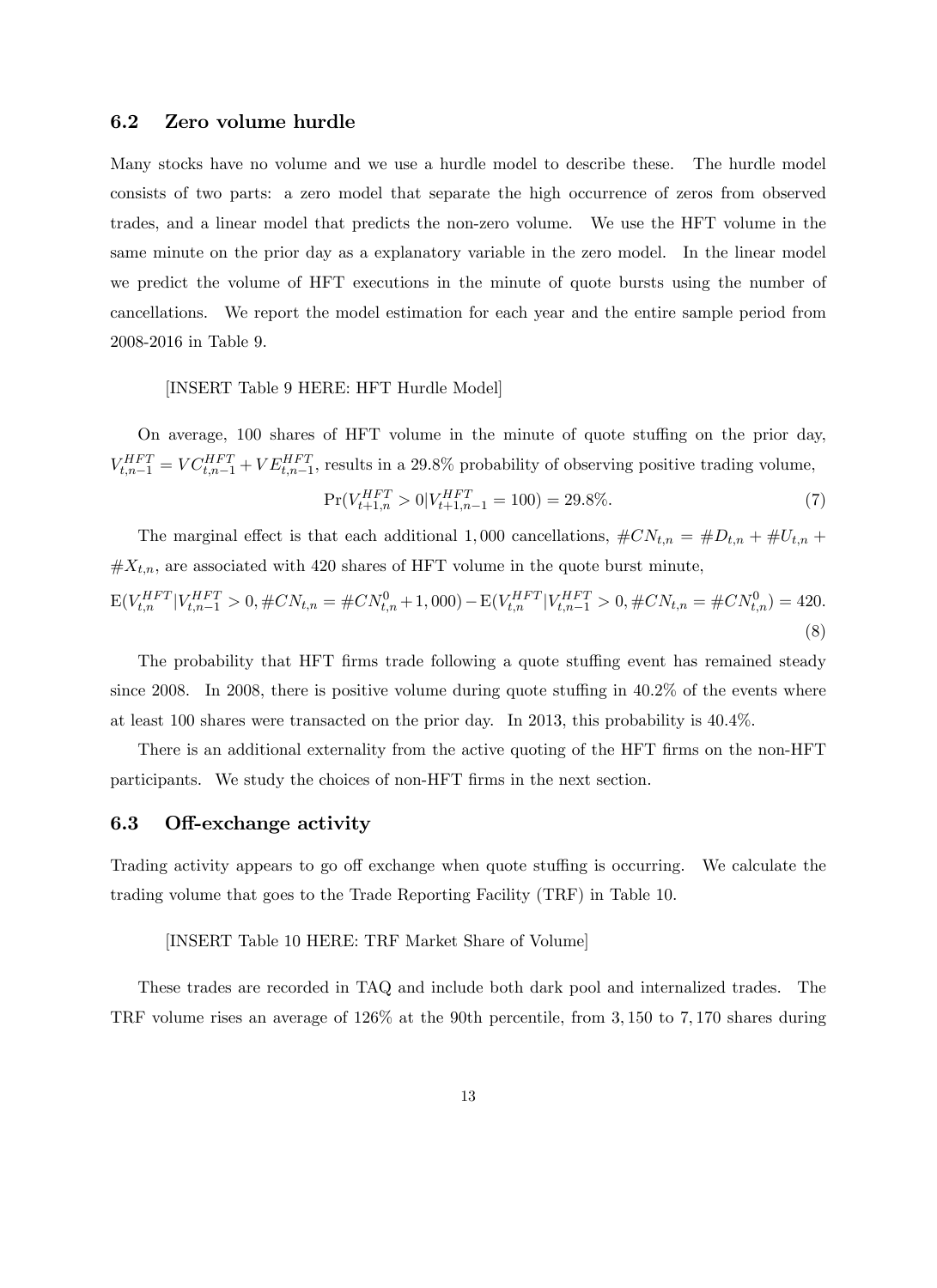quote stuffing.

## 7. Market Wide Message Flows

This section first examines market wide message flows by aggregating all message traffic from ITCH. We then analyze the impact on the intermarket communication lags on the Securities Information Processor (SIP).

### 7.1 Aggregate message volume

We first tabulate the aggregate number of messages of all kinds in ITCH. Daily averages are plotted in Figure 5.

[INSERT Figure 5 HERE: Estimates of ITCH Message Traffic]

Message traffic appears to have peaked in 2011 with an average of 383 million messages per day on ITCH. Daily averages fell in 2012 and 2013, declining to 238 million per day on average in 2013. ITCH messages have started to trend back up again, reaching an average 298 million per day in 2016.

Despite a slowdown in average activity, the market continues to experience new peak message volumes, as shown in Figure 6, in one-minute message frequency.

[INSERT Figure 6 HERE: Peak ITCH Message Traffic]

The all time high for our sample from 2008-16 occurs on April 23, 2013 at 13:10, when more than 8:2 million messages are transmitted. That is the day that the Associated Press Twitter feed was hacked, and there was an erroneous report of an attack on the White House.

### 7.2 SIP Externalities

The equity market is quite special in that it provides investors with a best execution standard. The exchanges are required to determine the national best bid and offer (NBBO), and all trading venues must either route to the exchange with the best quote or offer some price improvement.

Exchange communicate to one another using a relatively slow inter-market messaging system known as the Securities Information Processor (SIP). HFT strategies do not rely on the SIP, and they compute their own private NBBO for routing purposes. Ding, Hanna and Hendershott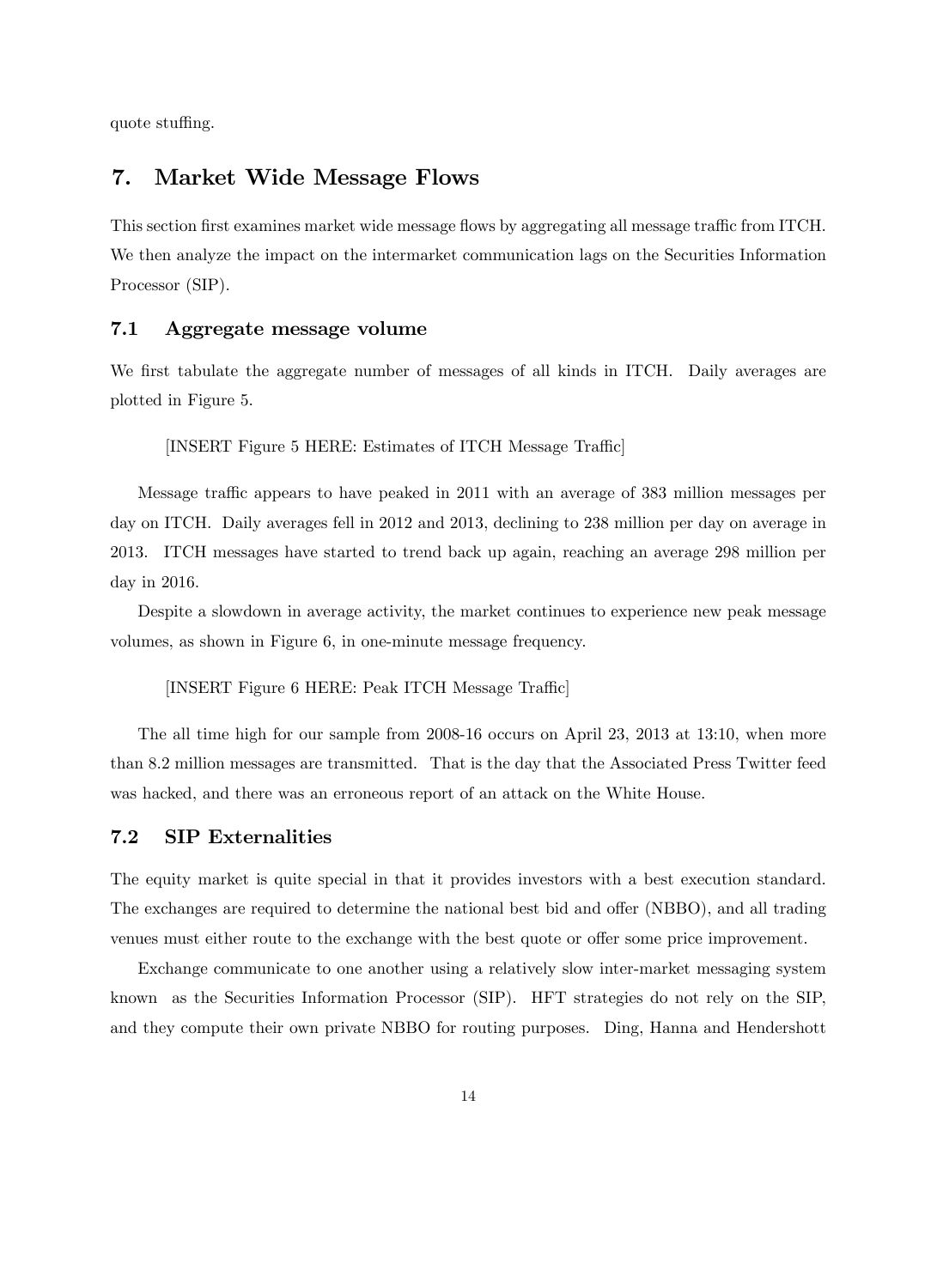(2014) document multiple dislocations each second between the NBBO and direct exchange feeds for active stocks. These dislocations are short, generally one to two milliseconds, but they are potentially costly to HFT traders. There are occassions though when the lags grow much longer. The Flash Crash of May 6, 2010 is one such example.

Effective from August 3, 2015, the daily TAQ data includes a new Participant Timestamp field in the precision of microseconds. We utilize this data to calculate the time lag between the quotes in TAQ and what participants provided, which gives us SIP delays in both Nasdaq and non-Nasdaq listings.<sup>5</sup>

In our statistical analysis, we measure latency as the maximum time difference between the direct exchange feed and the SIP in stock  $i$  in minute t on day n. The explanatory variables are the aggregate message traffic in ITCH, and a dummy variable for quote stuffing events which picks up the activity in a given symbol by HFT Örms,

$$
Latency_{i,t,n} = \alpha + \beta_1(\#M_{t,n}^{HFT} + \#M_{t,n}^{nHFT}) + \beta_2 I(zM_{i,t,n}^{HFT} \ge 30) \times \#M_{i,t,n}^{HFT}
$$
(9)

We estimate this model for each stock, on each day, that a quote stuffing event occurs in that symbol. We report, in Table 11, the average number of messages needed to raise latency by one milisecond,<sup>6</sup> and the number of significant coefficients, along with the average adjusted  $R^2$ . We separate the results by exchange, grouping the Nasdaq symbols in one panel, and the non-Nasdaq in another.

#### [INSERT Figure 6 HERE: Aggregate ITCH Message Peaks]

Across all quote stuffing events, quote stuffing incidents are significant 15.3% for Nasdaq listed stocks, and  $14.8\%$  for non-Nasdaq listings in 2015. These effects are similar in 2016, 11.3% for Nasdaq and 13:9% for non-Nasdaq.

Across all exchanges, it takes less than 700 HFT messages to delay the SIP by one millisecond during a quote stuffing incident in 2015. It takes at least  $60,000$  aggregate messages to have the same effect.

With the recent interest in cases like Sarao, where traders repeatedly display and cancel buying and selling interest, we focus on cases where there are more than five events in a symbol during the trading day. These events, nearly 1,700 in 2015 and 1,600 in 2016, are more frequently linked

 $5\text{ We have also measure the time lag between the exchange time stamp and the dissemination time of quotes in }$ the Thomson Reuters trading system (TRTH). This measure produces very similar qualitative conclusions. <sup>6</sup> The values for  $\beta_1$  and  $\beta_2$  can be obtained by dividing 0.001 by the numbers in the table.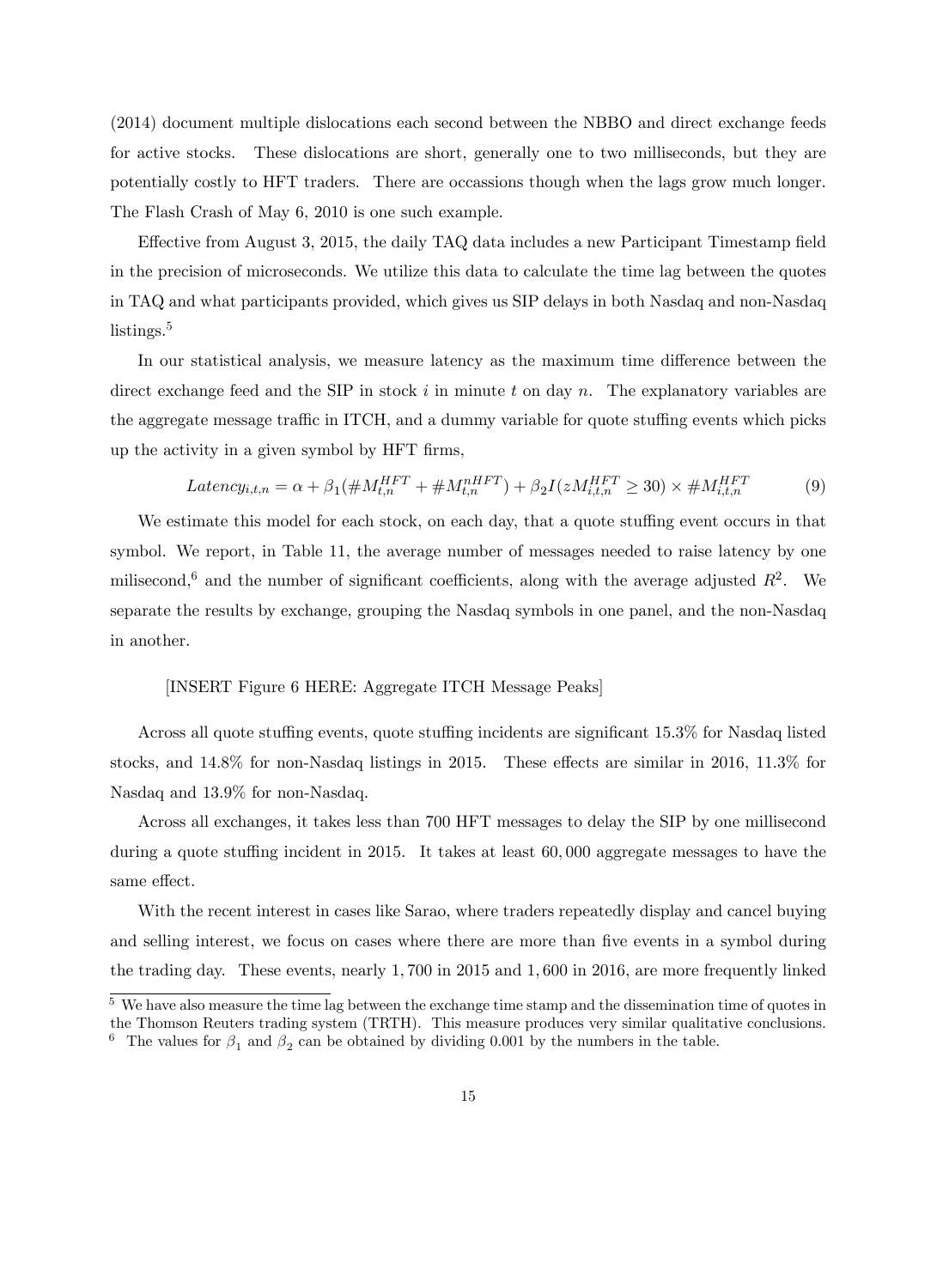to delays in the SIP. They are significant  $30\%$  of the time in 2015 and 26% in 2016.

It is difficult to quantify the harm to market quality caused by the SIP delays. Qualitiatively, we know that SIP delays result in orders being incorrectly routed away to exchanges that don't have the best prices. When traders can no longer trust the prices they see on their trading screens, it also reduces confidence in the market.

## 8. Conclusion

Rapid submission and cancellation strategies by high-frequency trading (HFT) firms are a common occurrence, effecting hundreds of ticker symbols every day. We find that quote stuffing is harmful to market quality: prices become more volatile and bid-ask spreads rise. This occurs not only on the Nasdaq where we observe the quote stuffing, but also on the NYSE, Archipelago and Amex. HFT quote stuffing raises their market share of trading activity. We estimate that 1,000 high frequency cancellations generate an average of 420 HFT volume in the next minute. Rapid cancellations drive trading activities to non-exchange trading venues, with the median TRF volume that doubles during quote stuffing. Aggregate message activity in the equity markets has stabilized, but there are still sporadic episodes of message bursts that pose operational risks for the markets. We can tie these episodes directly into latency lags in the inter-market pricing system.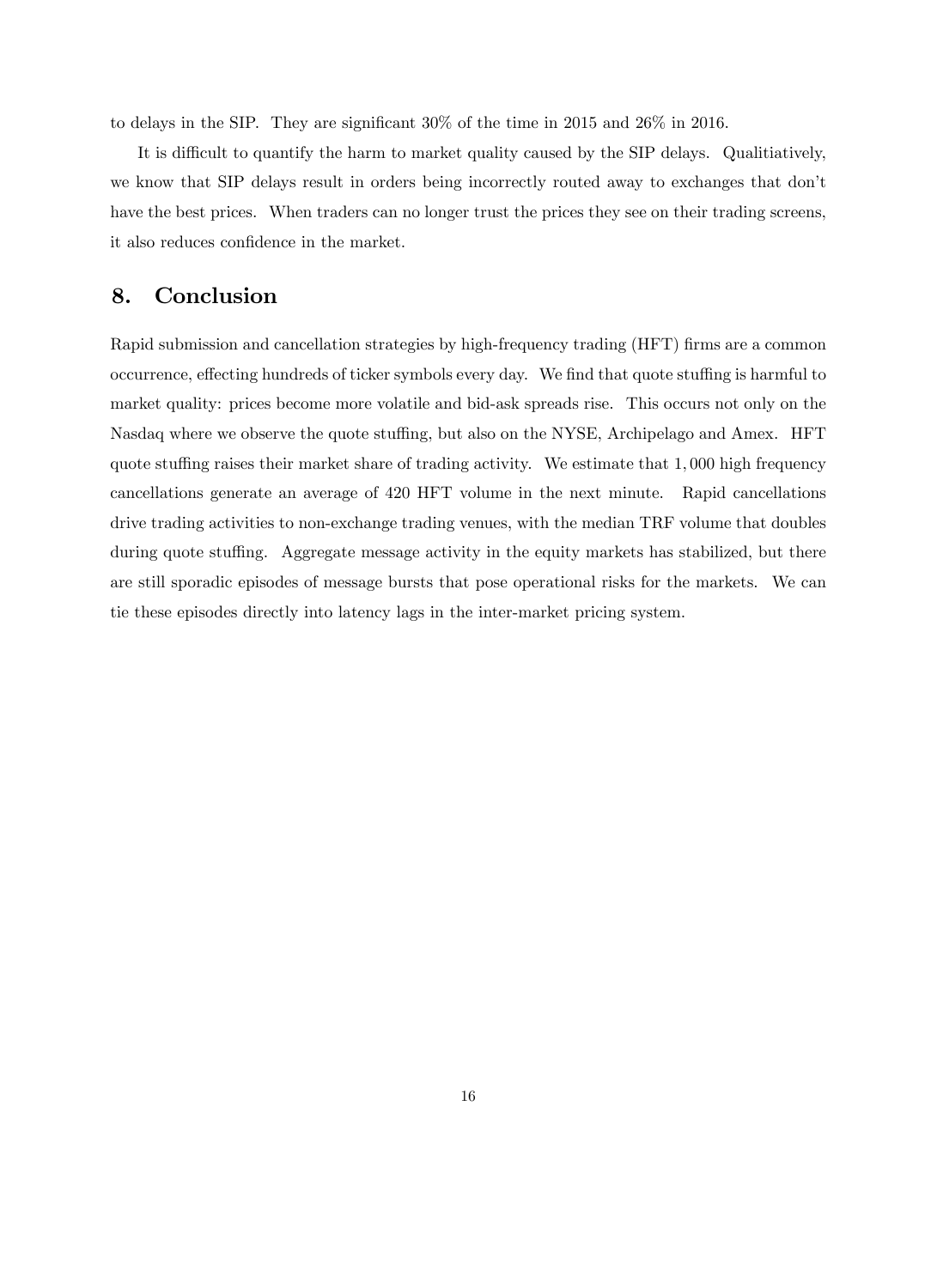#### References

Baron, Matthew, Jonathan Brogaard, and Andrei Kirilenko (2012), "The Trading Profits of High Frequency Traders," Working Paper, University of Washington.

Baron, Matthew, Jonathan Brogaard, Björn Hagströmer and Andrei Kirilenko (2016), "Risk and Return in High-Frequency Trading, "Working Paper, Cornell University, http://ssrn.com/abstract=2433118

Baruch, Shmuel and Lawrence R. Glosten (2013), "Fleeting Orders", Working Paper, University of Utah and Columbia University, http://ssrn.com/abstract=2278457.

Biais, Bruno, Thierry Foucault, and Sophie Moinas, (2014), "Equilibrium High-Frequency Trading," Working Paper, HEC Paris, http://ssrn.com/abstract=1834344.

Biais, Bruno and Thierry Foucault (2014), "HFT and Market Quality," Bankers, Markets  $\mathcal{C}$ Investors 128, 5-19.

Breckenfelder, Johannes (2013), "Competition between High-Frequency Traders, and Market Quality," Working Paper, Stockholm School of Economics, http://ssrn.com/abstract=2264858.

Brogaard, Jonathan, Terrence Hendershott and Ryan Riordan (2013), "High Frequency Trading and the 2008 Short-Sale Ban," Working Paper, University of Washington.

Brogaard, Jonathan, Terrence Hendershott and Ryan Riordan (2014), "High Frequency Trading and Price Discovery," Review of Financial Studies 27, 2267–2306

Brogaard, Jonathan, Björn Hagströmer, Lars L. Norden and Ryan Riordan (2014), "Trading Fast and Slow: Colocation and Market Quality," Review of Financial Studies, forthcoming.

Carrion, Allen (2013), "Very Fast Money: High-Frequency Trading on the NASDAQ," Journal of Financial Markets 16, 680-711.

Cartea, Alvaro, Richard Payne, Jose Penalva, and Mikel Tapia (2015) "Ultra-Fast Activity and Market Quality," Working Paper, Oxford University, http://ssrn.com/abstract=2616627.

Ding, Shengwei, John Hanna, and Terrence Hendershott (2014), "How Slow Is the NBBO? A Comparison with Direct Exchange Feeds," The Financial Review 49, 313–332.

Eggington, Jared, Bonnie Van Ness, and Robert Van Ness (2014), "Quote Stuffing," Working Paper, University of Mississippi, http://ssrn.com/abstract=1958281.

Foucault, Thierry, Johan Hombert, and Ioanid Roşu (2013), "News Trading and Speed," Working Paper, HEC Paris, http://ssrn.com/abstract=2188822.

Gai, Jiading, Chen Yao, and Mao Ye (2014), "The Externalities of High Frequency Trading," Working Paper, University of Illinois, http://ssrn.com/abstract=2066839.

Gao, Cheng and Bruce Mizrach (2016), "High Frequency Trading in the Equity Markets During U.S. Treasury POMO," Working Paper, Rutgers University, http://ssrn.com/abstract=2294038.

Gao, Cheng and Bruce Mizrach (2016), "Market Quality Breakdowns in Equities," Journal of Financial Markets 28, 1-23.

Hagströmer, Björn and Lars Norden (2013), "The Diversity of High Frequency Traders," Jour-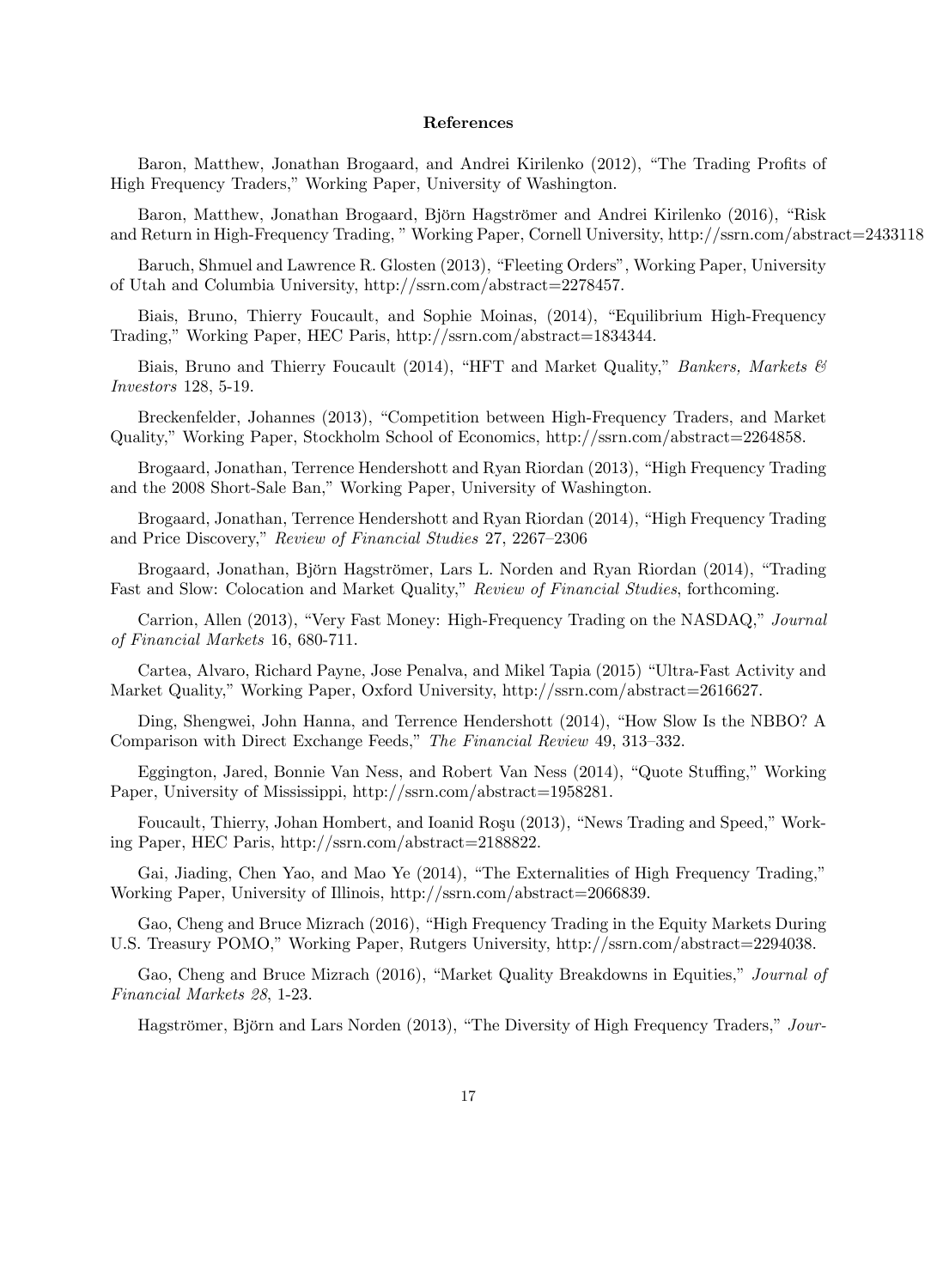nal of Financial Markets 16, 741-770.

Hasbrouck, Joel and Gideon Saar (2013), "Low-Latency Trading," Journal of Financial Markets 16, 646-679.

Hasbrouck, Joel (2015), "High Frequency Quoting: Short Term Volatility in Bids and Offers," Working Paper, NYU Stern, http://.ssrn.com/abstract=2237499.

Hirschey, Nicholas H. (2013), "Do High-Frequency Traders Anticipate Buying and Selling Pressure?" Working Paper, London Business School, http://ssrn.com/abstract=2238516.

Hoffmann, Peter (2014), "A Dynamic Limit Order Market with Fast and Slow Traders," Journal of Financial Economics 113, 156-169.

Jovanovic, Boyan and Albert J. Menkveld (2012), "Middlemen in Limit Order Markets," Working paper, NYU and VU University Amsterdam, http://.ssrn.com/abstract=1624329.

Martinez, Victor H. and Ioanid Roşu (2013), "High Frequency Traders, News and Volatility," Working paper, HEC Paris.

Menkveld, J. Albert (2013), "High Frequency Trading and the New-Market Makers," Journal of Financial Markets 16, 712-740.

Menkveld, J. Albert and Marius A. Zoican (2014), "Need for Speed? Exchange Latency and Market Quality," Working paper, VU University Amsterdam, http://.ssrn.com/abstract=2442690.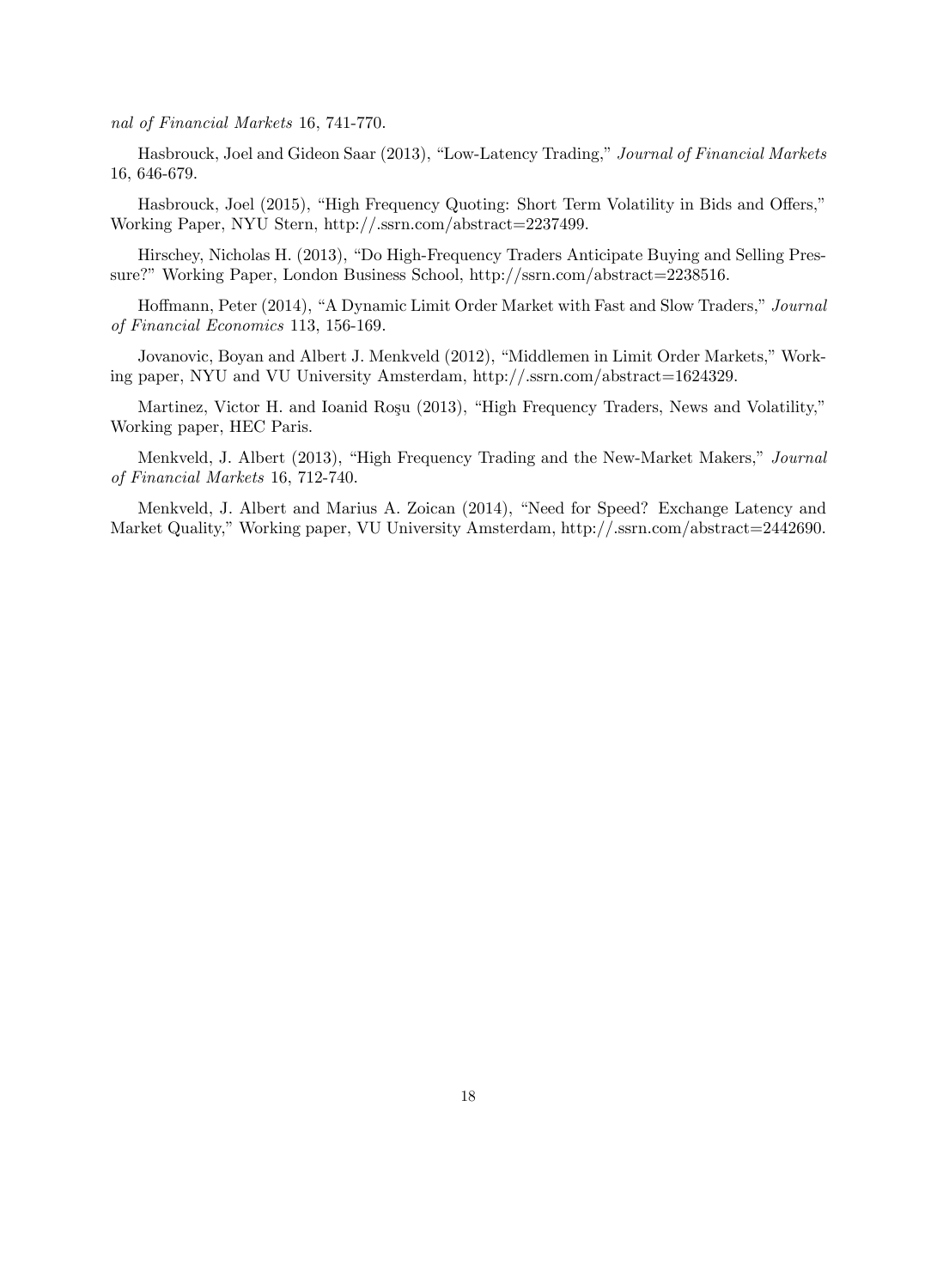|              | Messages that Add Liquidity |  |  |  |  |  |  |
|--------------|-----------------------------|--|--|--|--|--|--|
|              | A Add $w/o$ MPID            |  |  |  |  |  |  |
| $\mathbf{F}$ | Add $w/$ MPID               |  |  |  |  |  |  |
|              |                             |  |  |  |  |  |  |
|              | Delete, Cancel, or Replace  |  |  |  |  |  |  |
| D            | Deletion                    |  |  |  |  |  |  |
|              | U Cancel and replace        |  |  |  |  |  |  |
|              | X Partial cancellation      |  |  |  |  |  |  |
|              |                             |  |  |  |  |  |  |
|              | Executions                  |  |  |  |  |  |  |
|              | C At different price        |  |  |  |  |  |  |
|              | E At linked order price     |  |  |  |  |  |  |

## Table 1: ITCH Message Description

For a more complete description, please read the documentation with the releases of the Nasdaq ITCH Total View data set, versions 3.0, 3.1, 4.0 and the current 4.1, available at http://www.nasdaqtrader.com/ Trader.aspx?id=itch.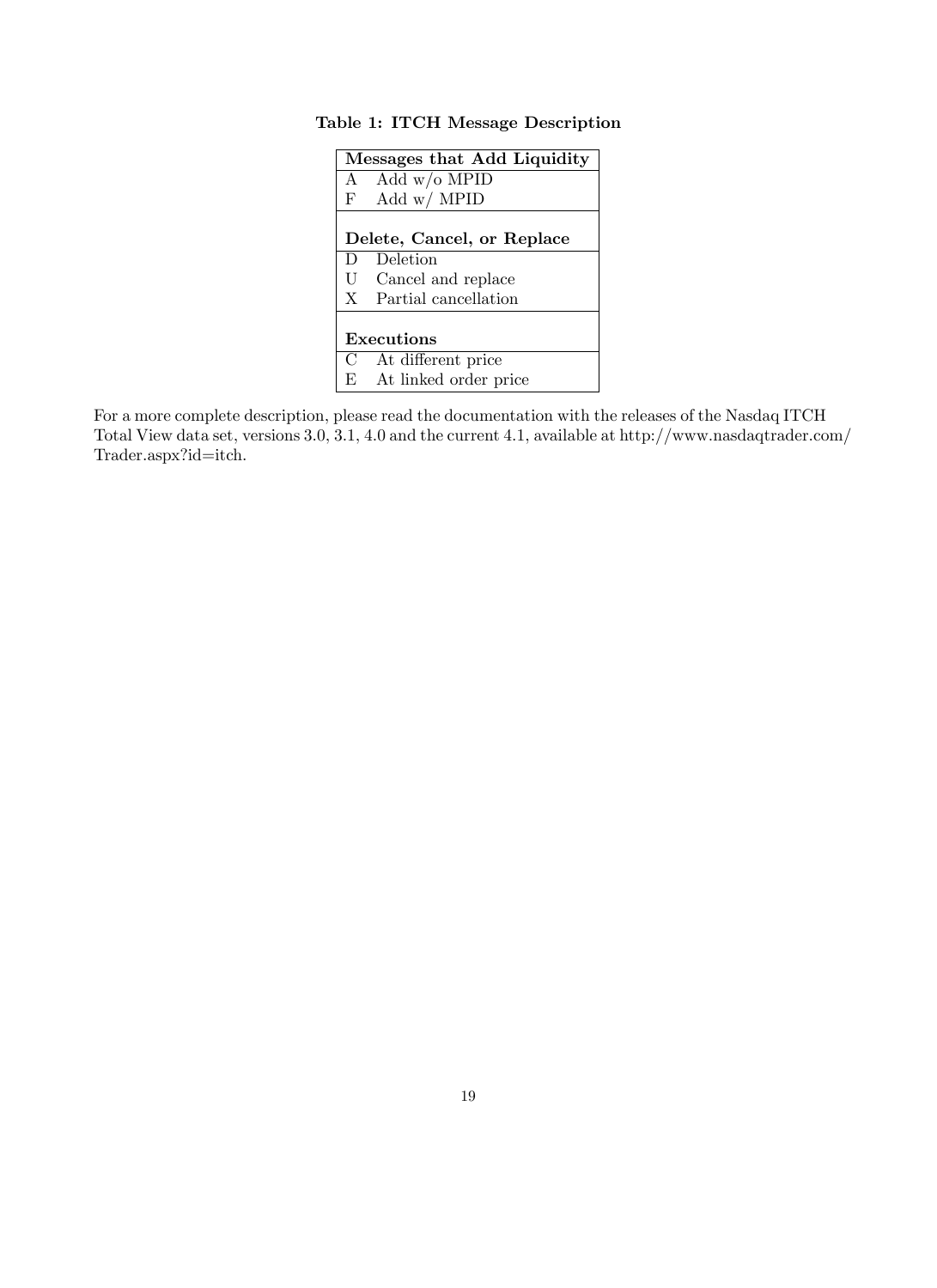| Average               |           |              |             | Listing Exchange |          |           |           | <b>Share Types</b> |         |  |
|-----------------------|-----------|--------------|-------------|------------------|----------|-----------|-----------|--------------------|---------|--|
| $\operatorname{Year}$ | Volume    | Mkt cap \$bn | <b>NYSE</b> | Nasdaq           | Amex     | Arca      | Common    | ETFs               | Other   |  |
| 2008                  | 1,650,149 | 2.734        | $41.64\%$   | 23.81%           | $4.02\%$ | $30.54\%$ | 49.01%    | $30.01\%$          | 20.98%  |  |
| 2009                  | 2,042,369 | $1.751\,$    | 28.25\%     | 41.07%           | 3.56%    | 27.12\%   | 54.16\%   | 29.14\%            | 16.69%  |  |
| 2010                  | 1,369,771 | 1.644        | 27.32\%     | 40.46\%          | 3.08%    | 29.14\%   | 51.93%    | 28.69%             | 19.38%  |  |
| 2011                  | 1,102,990 | 1.859        | 22.55%      | 47.07%           | 2.89%    | 27.49\%   | 55.78%    | 27.23%             | 17.00%  |  |
| 2012                  | 1,358,948 | 2.637        | 29.97\%     | 46.48%           | 2.40\%   | $21.15\%$ | 58.29\%   | 20.97\%            | 20.75%  |  |
| 2013                  | 1,701,716 | 3.187        | 23.40%      | 44.16\%          | 2.83\%   | 29.61\%   | 48.28%    | 29.80%             | 21.92%  |  |
| 2014                  | 1,822,990 | 4.266        | 36.91\%     | 31.59%           | $4.54\%$ | 26.95\%   | $40.03\%$ | 28.97\%            | 31.00%  |  |
| 2015                  | 1,769,518 | 4.018        | 30.28%      | 32.17%           | 2.90%    | 34.65%    | 39.96%    | 38.61\%            | 21.44\% |  |
| 2016                  | 2,103,486 | 1.228        | 29.86\%     | 54.21\%          | 1.00%    | 14.93%    | 65.52\%   | 18.00%             | 16.48\% |  |

Table 2: Characteristics of Stocks Experiencing Quote Stuffing

The table reports characteristics of stocks experiencing quote stuffing events in the Nasdaq Totalview ITCH data. The volume, market capitalization, listing exchange data and share types are from CRSP on the first day of the month.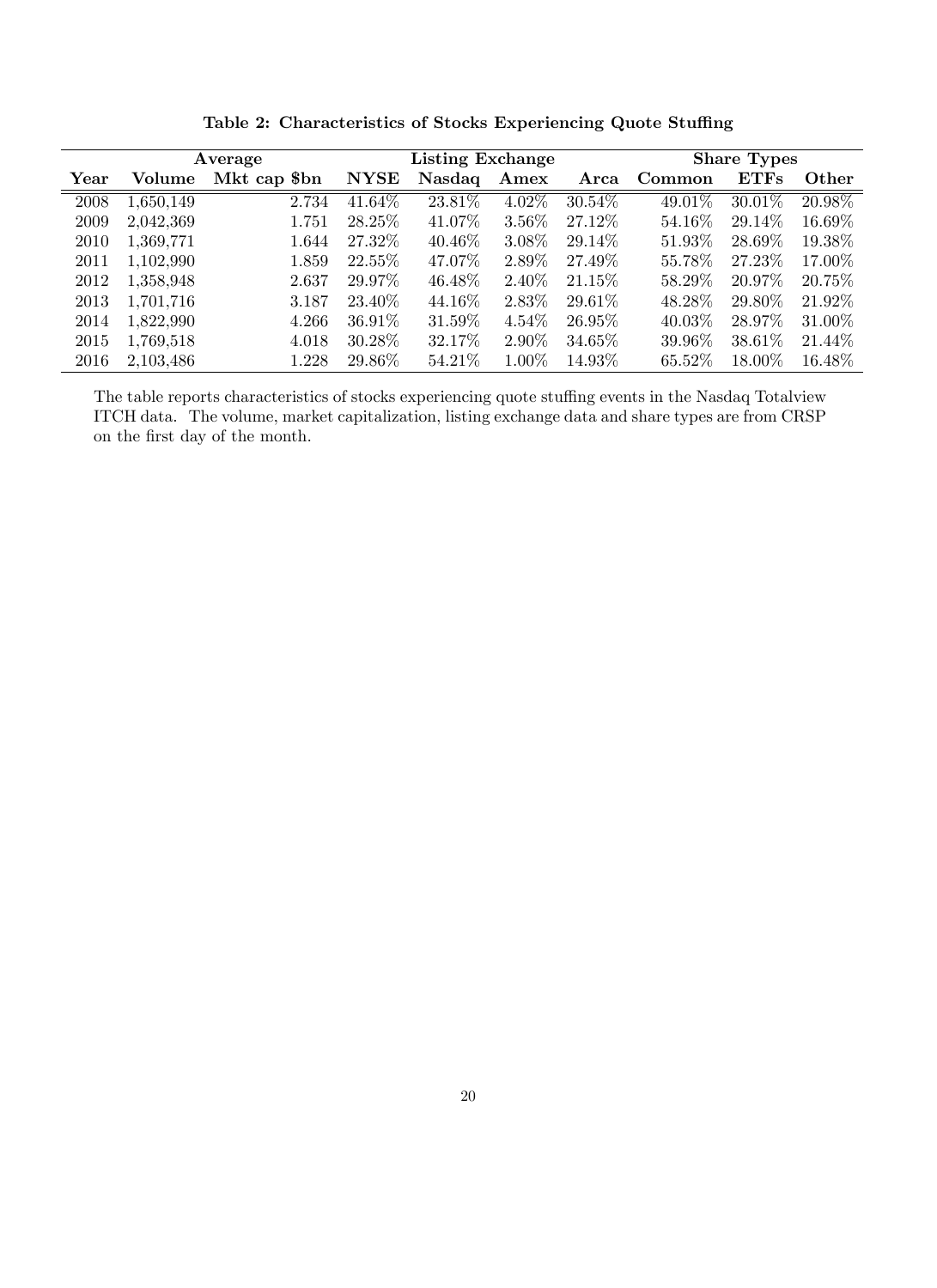|      | Nasdaq       |                | Amex         |                | <b>NYSE</b>  |                | Arca         |                |
|------|--------------|----------------|--------------|----------------|--------------|----------------|--------------|----------------|
| Year | $HL_{t+1,n}$ | $HL_{t+1,n-1}$ | $HL_{t+1,n}$ | $HL_{t+1,n-1}$ | $HL_{t+1,n}$ | $HL_{t+1,n-1}$ | $HL_{t+1,n}$ | $HL_{t+1,n-1}$ |
| 2008 | $0.928\%$    | $0.594\%$      | $0.619\%$    | $0.389\%$      | $0.637\%$    | $0.436\%$      | $0.879\%$    | $0.550\%$      |
| 2009 | $1.570\%$    | $0.658\%$      | $1.126\%$    | $0.899\%$      | $0.662\%$    | $0.476\%$      | 1.342\%      | $0.625\%$      |
| 2010 | 1.753\%      | $0.581\%$      | 3.529\%      | 1.880\%        | $0.697\%$    | $0.378\%$      | 1.907\%      | $0.642\%$      |
| 2011 | $1.860\%$    | $0.600\%$      | $1.502\%$    | $0.869\%$      | $0.618\%$    | $0.352\%$      | 1.739\%      | $0.606\%$      |
| 2012 | $0.892\%$    | $0.287\%$      | $1.980\%$    | $0.662\%$      | $0.453\%$    | $0.238\%$      | $0.894\%$    | $0.328\%$      |
| 2013 | $0.720\%$    | $0.233\%$      | $4.857\%$    | $1.101\%$      | $0.454\%$    | $0.201\%$      | $0.783\%$    | $0.254\%$      |
| 2014 | $0.721\%$    | $0.250\%$      | $4.216\%$    | $0.820\%$      | $0.476\%$    | $0.222\%$      | $0.734\%$    | $0.294\%$      |
| 2015 | $0.859\%$    | $0.303\%$      | $2.161\%$    | $0.549\%$      | 0.475%       | $0.271\%$      | $0.994\%$    | $0.411\%$      |
| 2016 | $0.725\%$    | 0.366\%        | $3.464\%$    | 1.730\%        | $0.471\%$    | $0.305\%$      | $0.703\%$    | $0.479\%$      |

Table 3: Bid Price Range After Quote Stuffing Events 90th Percentile

The table reports the 90th percentile of the high-low bid range,  $HL_{t+1,n}$  during the minute after the quote stuffing event at time  $t + 1$  on day n, compared to the same security at time  $t + 1$  on the prior day,  $n - 1$ . We perform Wilcoxon signed rank tests for equality of the distributions. Test statistics are normally distributed, and all the tests reject at the 16:32 standard deviation level or higher.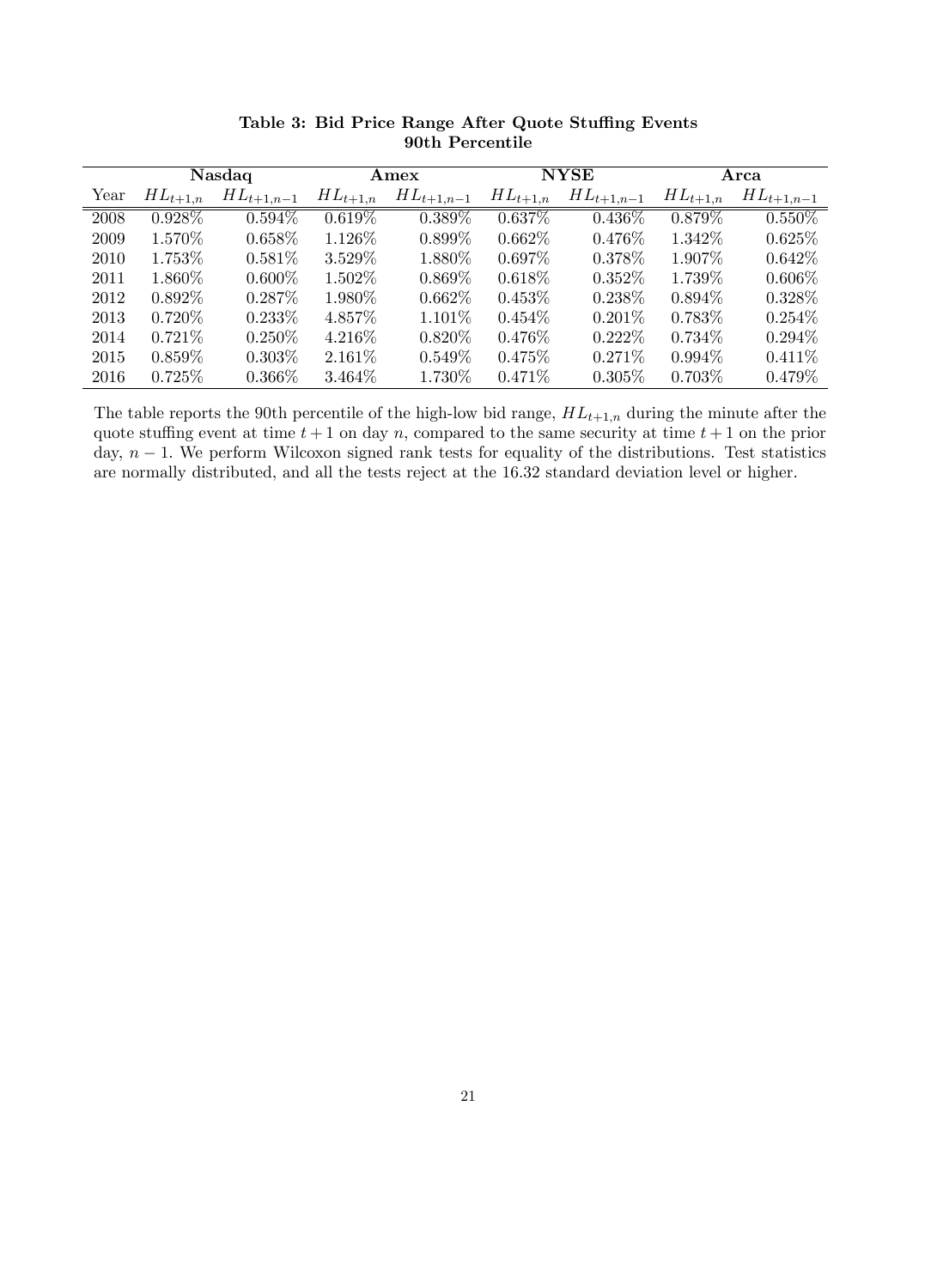|      | Nasdaq      |               | Amex        |               | <b>NYSE</b> |               | Arca        |               |
|------|-------------|---------------|-------------|---------------|-------------|---------------|-------------|---------------|
|      | $S_{t+1,n}$ | $S_{t+1,n-1}$ | $S_{t+1,n}$ | $S_{t+1,n-1}$ | $S_{t+1,n}$ | $S_{t+1,n-1}$ | $S_{t+1,n}$ | $S_{t+1,n-1}$ |
| 2008 | $0.907\%$   | $0.778\%$     | $1.937\%$   | $1.627\%$     | $0.543\%$   | $0.436\%$     | $0.851\%$   | $0.728\%$     |
| 2009 | $2.141\%$   | 1.709\%       | $2.062\%$   | $1.966\%$     | $0.882\%$   | $0.762\%$     | $2.552\%$   | 1.796\%       |
| 2010 | 2.152\%     | 1.618\%       | $5.956\%$   | $5.081\%$     | $0.973\%$   | $0.786\%$     | 2.669\%     | 1.869%        |
| 2011 | $3.052\%$   | 2.173\%       | $3.101\%$   | 2.782\%       | 1.176\%     | $0.861\%$     | $3.325\%$   | 2.293\%       |
| 2012 | 1.619\%     | 1.321\%       | 2.299%      | 1.993\%       | $0.533\%$   | $0.457\%$     | 2.415\%     | 1.910\%       |
| 2013 | $0.963\%$   | $0.845\%$     | $2.916\%$   | $2.643\%$     | $0.458\%$   | $0.407\%$     | $1.534\%$   | 1.307\%       |
| 2014 | $0.892\%$   | $0.686\%$     | 3.558\%     | 2.955\%       | $0.404\%$   | $0.356\%$     | $0.957\%$   | $0.844\%$     |
| 2015 | $1.063\%$   | $0.801\%$     | $2.982\%$   | 1.989%        | 0.538\%     | $0.500\%$     | 1.422\%     | 1.131\%       |
| 2016 | 1.126\%     | $1.000\%$     | $5.075\%$   | 4.156\%       | $0.563\%$   | $0.560\%$     | 1.389\%     | 1.224\%       |

Table 4: Percentage Bid-Ask Spread After Quote Stuffing Events 90th Percentile

The inside bid-ask spreads are from the NYSE Trade and Quote Database. The table reports the 90th percentile of the percentage bid-ask spread,  $S_{t+1,n}$  during the minute after the quote stuffing event at time  $t + 1$  on day n, compared to the same security at time  $t + 1$  on the prior day,  $n - 1$ . We perform Wilcoxon signed rank tests for equality of the distributions. Test statistics are normally distributed, and all the tests reject at the 20:72 standard deviation level or higher.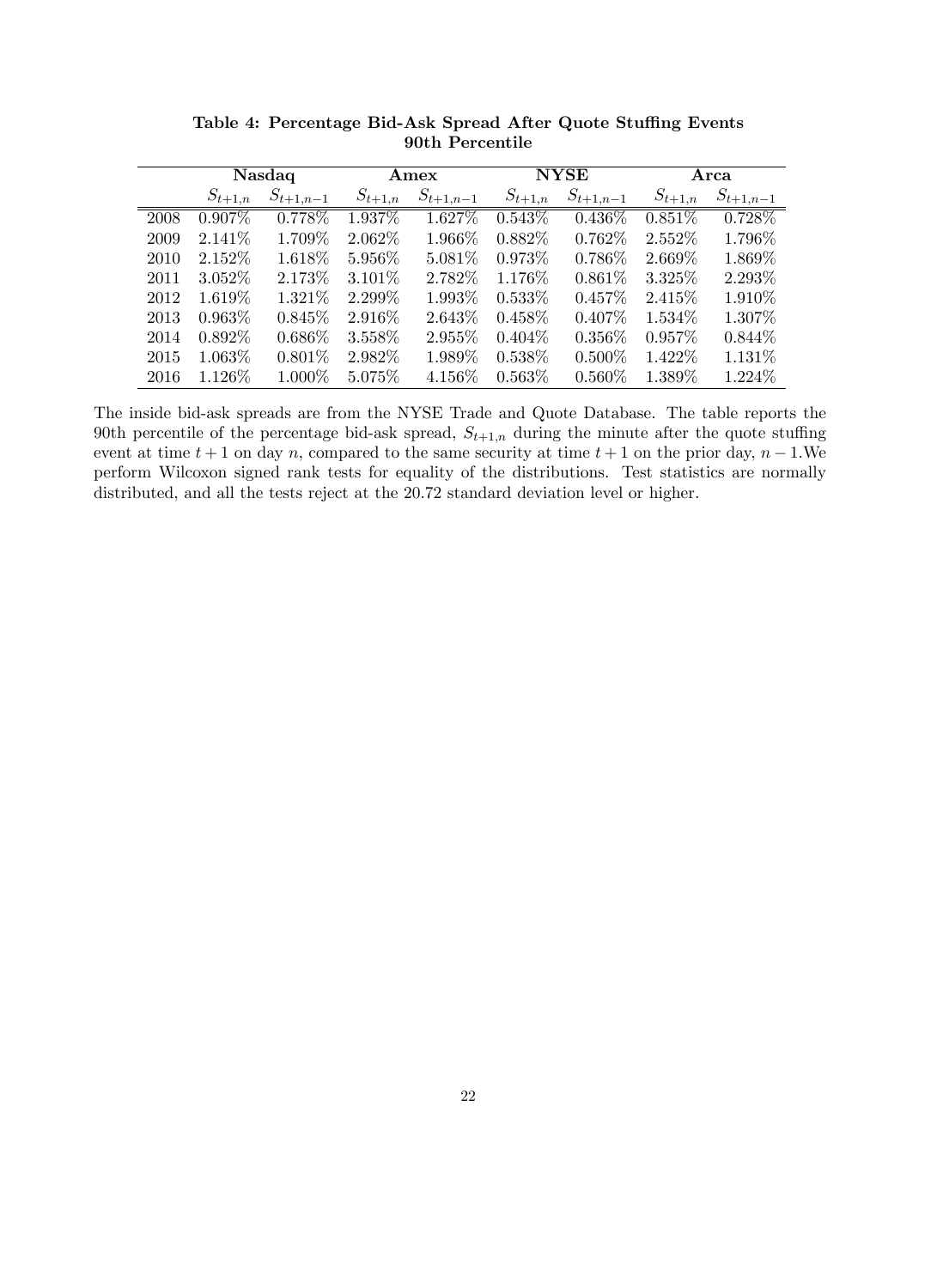|      | Nasdaq       |                | Amex         |                | <b>NYSE</b>  |                | Arca         |                |
|------|--------------|----------------|--------------|----------------|--------------|----------------|--------------|----------------|
|      | $QT_{t+1,n}$ | $QT_{t+1,n-1}$ | $QT_{t+1,n}$ | $QT_{t+1,n-1}$ | $QT_{t+1,n}$ | $QT_{t+1,n-1}$ | $QT_{t+1,n}$ | $QT_{t+1,n-1}$ |
| 2008 | 3556         | 262            | 173          | 86             | 277          | 134            | 1299         | 228            |
| 2009 | 4734         | 273            | 42           | 23             | 398          | 156            | 1087         | 180            |
| 2010 | 6653         | 167            | 181          | 37             | 1478         | 192            | 2502         | 164            |
| 2011 | 6255         | 215            | 174          | 33             | 1521         | 201            | 2016         | 192            |
| 2012 | 4039         | 194            | 107          | 28             | 729          | 216            | 543          | 111            |
| 2013 | 2900         | 171            | 158          | 27             | 747          | 224            | 835          | 95             |
| 2014 | 1650         | 74             | 107          | 32             | 358          | 120            | 415          | 66             |
| 2015 | 2448         | 71             | 394          | 46             | 512          | 91             | 949          | 68             |
| 2016 | 1034         | 64             | 85           | 44             | 276          | 83             | 390          | 60             |

Table 5: Inside Quotes Per Trade After Quote Stuffing Events 90th Percentile

The source is the NYSE Trade and Quote Database using share codes from CRSP. The table reports the 90th percentile of the ratio of inside quotes per trade,  $QT_{t+1,n}$  during the minute after the quote stuffing event at time  $t + 1$  on day n, compared to the same security at time  $t + 1$  on the prior day,  $n-1$ . We perform Wilcoxon signed rank tests for equality of the distributions. Test statistics are normally distributed, and all the tests reject at the 19:18 standard deviation level or higher.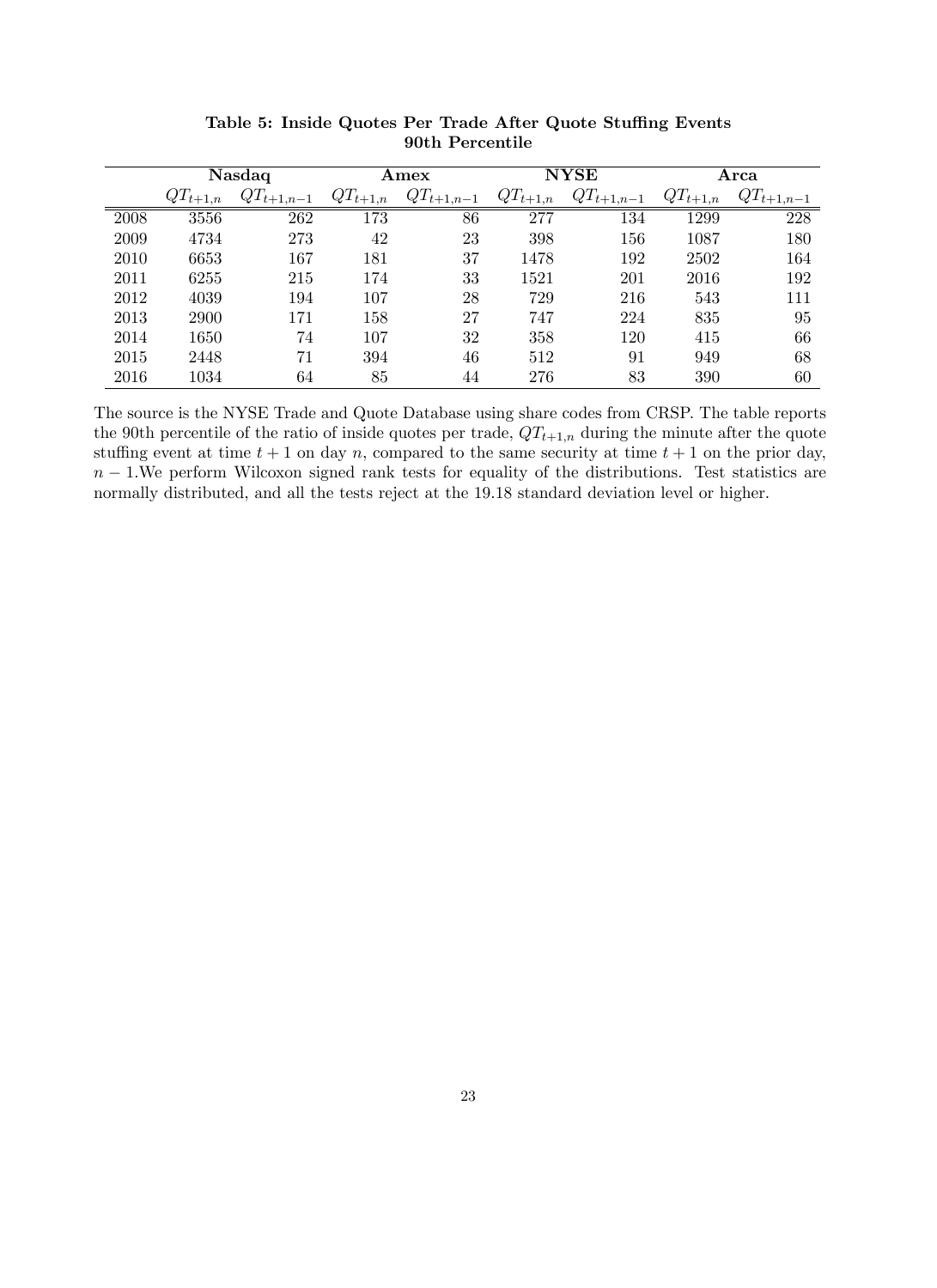|      | Nasdaq      |               | Amex        |               | <b>NYSE</b> |               | Arca        |               |
|------|-------------|---------------|-------------|---------------|-------------|---------------|-------------|---------------|
|      | $V_{t+1,n}$ | $V_{t+1,n-1}$ | $V_{t+1,n}$ | $V_{t+1,n-1}$ | $V_{t+1,n}$ | $V_{t+1,n-1}$ | $V_{t+1,n}$ | $V_{t+1,n-1}$ |
| 2008 | 4052        | 2900          | 2400        | 1400          | 3500        | 2700          | 3000        | 2100          |
| 2009 | 5515        | 3900          | 1500        | 1000          | 3900        | 3100          | 4303        | 3000          |
| 2010 | 3150        | 1800          | 600         | 400           | 3100        | 2300          | 2600        | 1500          |
| 2011 | 4166        | 1800          | 600         | 400           | <b>2500</b> | 1700          | 3200        | 1400          |
| 2012 | 7600        | 1698          | 2400        | 400           | 5454        | 1801          | 5406        | 1300          |
| 2013 | 13833       | 1600          | 3012        | 400           | 7234        | 1700          | 10400       | 1300          |
| 2014 | 16300       | <b>2000</b>   | 3200        | 500           | 12900       | 2002          | 9600        | 1300          |
| 2015 | 4780        | 1400          | 3471        | 800           | 3305        | 1406          | 4200        | 1237          |
| 2016 | 5000        | 2131          | 2600        | 1100          | 9063        | 2875          | 4240        | 1347          |

Table 6: Trading Volume Per Minute After Quote Stuffing Events 90th Percentile

The source is the NYSE Trade and Quote Database. The table reports the 90th percentile of trading volume  $V_{t+1,n}$  during the minute after the quote stuffing event at time  $t+1$  on day n, compared to the same security at time  $t + 1$  on the prior day,  $n - 1$ . We perform Wilcoxon signed rank tests for equality of the distributions. Test statistics are normally distributed, and all the tests reject at the 12:30 standard deviation level or higher.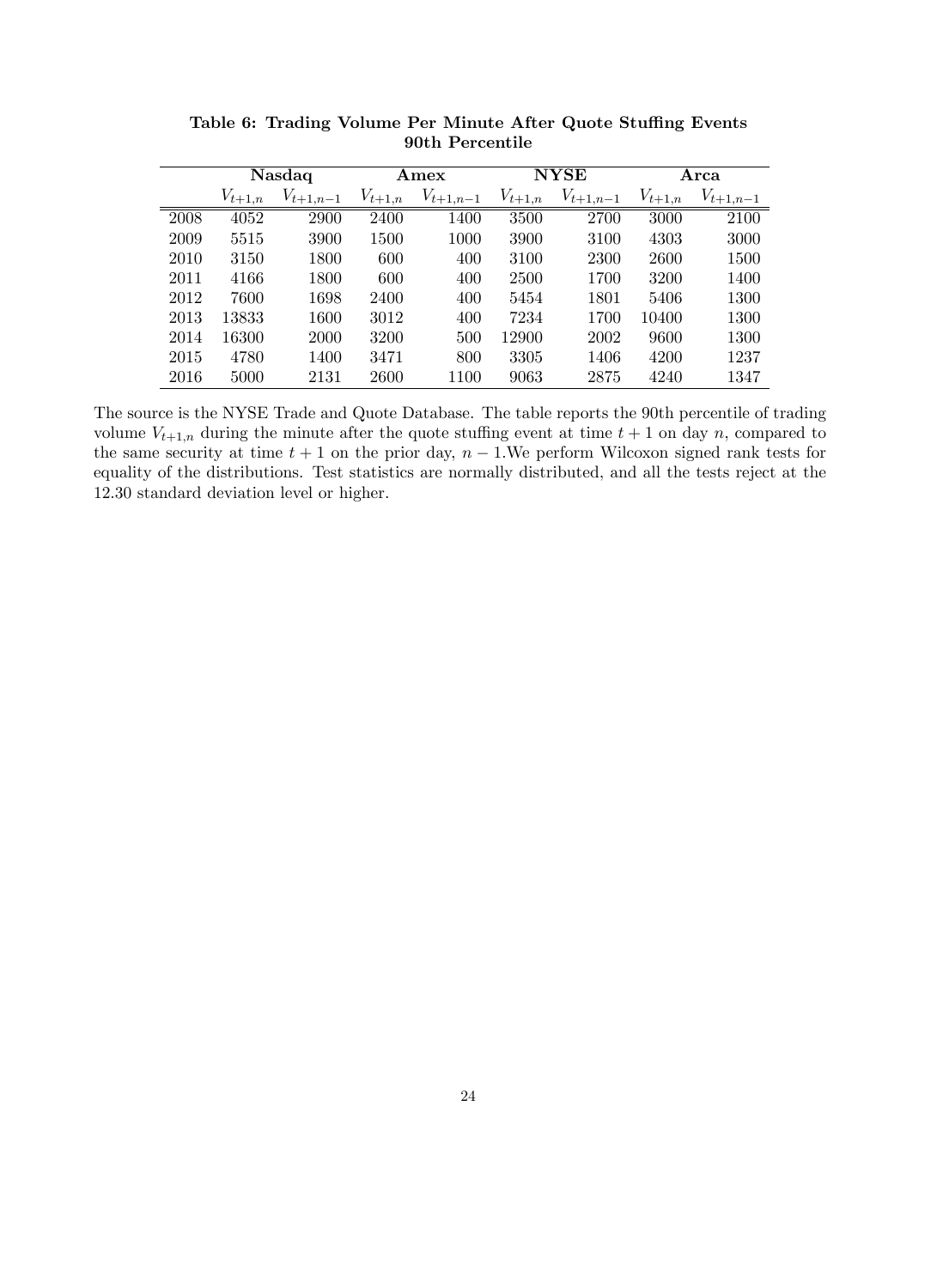|      | t.n  |     |
|------|------|-----|
| 2008 | 1220 | 700 |
| 2009 | 1517 | 959 |
| 2010 | 1600 | 600 |
| 2011 | 1701 | 600 |
| 2012 | 3198 | 500 |
| 2013 | 6601 | 417 |
| 2014 | 6817 | 500 |
| 2015 | 3480 | 492 |
| 2016 | 5284 | 523 |

Table 7: High Frequency Trading Volume on Nasdaq 90th Percentile

The source is the Nasdaq Totalview ITCH data. The table reports the 90th percentile of HFT trading volume  $V_{t,n}^{HFT}$  during the minute after the quote stuffing event at time t on day n, compared to the same security at time t on the prior day,  $n-1$ . We perform Wilcoxon signed rank tests for equality of the distributions. Test statistics are normally distributed, and all the tests reject at the 76:07 standard deviation level or higher.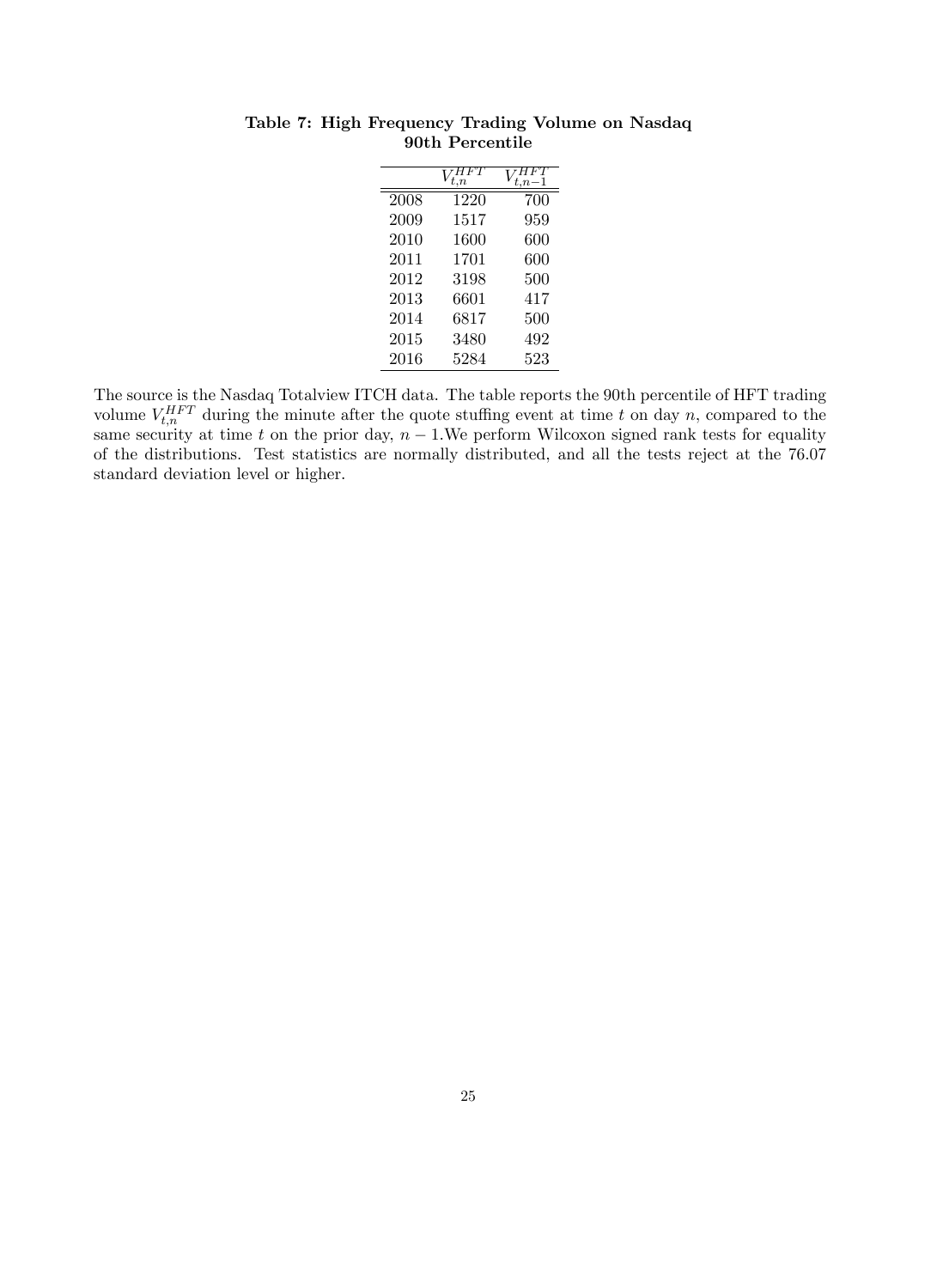| 2008 | $51.78\%$ | 33.33%    |
|------|-----------|-----------|
| 2009 | 47.16%    | 33.33%    |
| 2010 | 56.03%    | 33.33%    |
| 2011 | 63.27%    | 41.89%    |
| 2012 | 52.00%    | 33.33%    |
| 2013 | $60.58\%$ | 33.33%    |
| 2014 | $60.00\%$ | 36.60%    |
| 2015 | 73.53%    | 48.53%    |
| 2016 | $60.89\%$ | $49.26\%$ |

Table 8: Proportion of High Frequency Volume on Nasdaq 90th Percentile

The source is the Nasdaq ITCH Totalview Database. The table reports the 90th percentile of HFT market share of volume  $V_{t,n}^{HFT}$ % during the minute after the quote stuffing event at time t on day n, compared to the same security at time t on the prior day,  $n - 1$ . We perform Wilcoxon signed rank tests for equality of the distributions. Test statistics are normally distributed, and all the tests reject at the 71:72 standard deviation level or higher.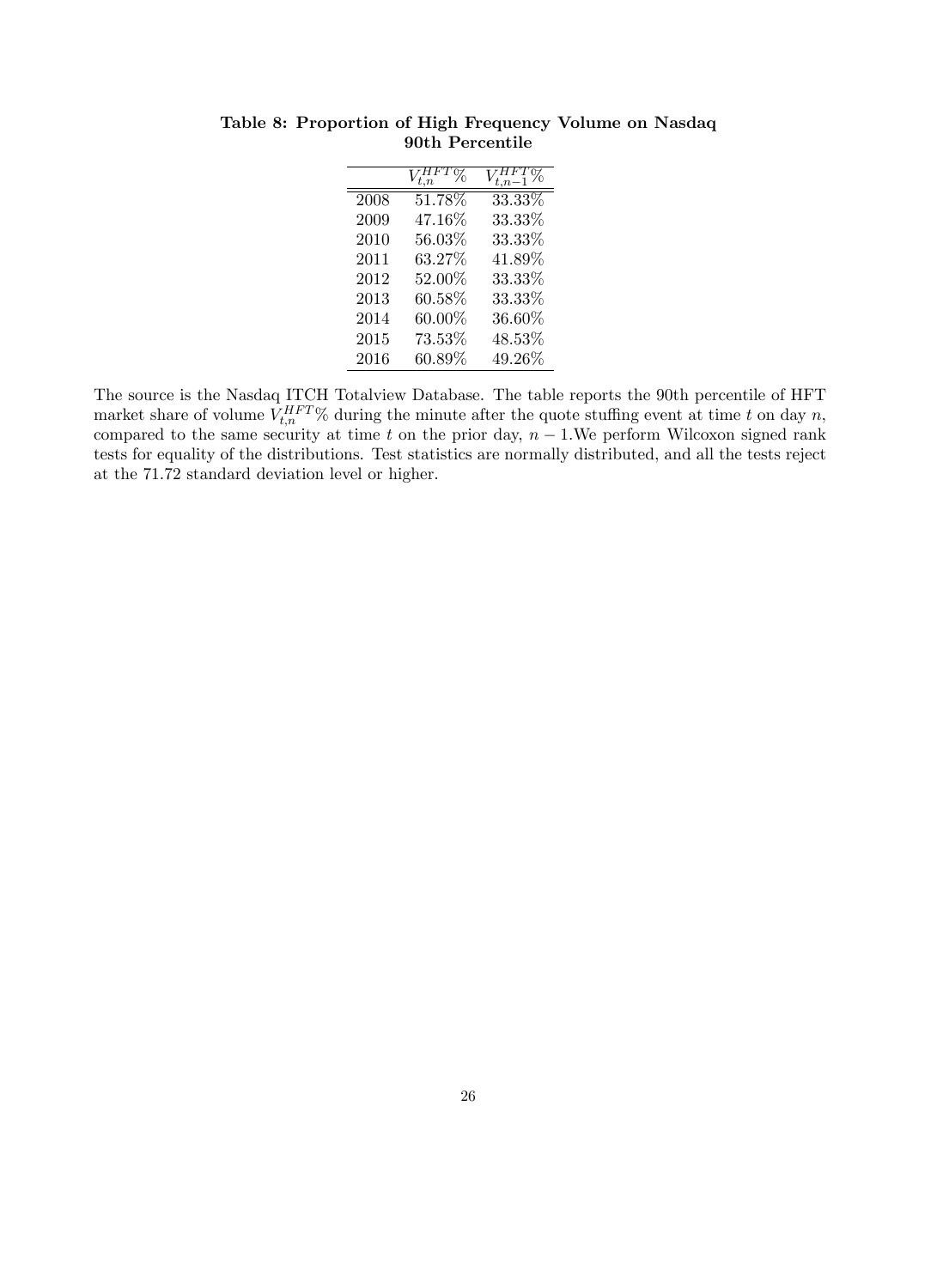|      |           | Logit                                   |            | <b>OLS</b>   |          |  |  |
|------|-----------|-----------------------------------------|------------|--------------|----------|--|--|
|      | Intercept | $V_{t,n-1}^{HFT}$<br>$(\times 10^{-3})$ | Intercept  | $\#CN_{t,n}$ | $\,R^2$  |  |  |
| 2008 | $-0.66$   | 0.85                                    | $-195.09$  | 0.31         | 2.81%    |  |  |
|      | (0.01)    | (0.02)                                  | (61.84)    | (0.01)       |          |  |  |
| 2009 | $-1.06$   | 0.85                                    | 485.27     | 0.19         | 2.96%    |  |  |
|      | (0.01)    | (0.01)                                  | (33.13)    | (0.00)       |          |  |  |
| 2010 | $-1.43$   | 0.83                                    | $-186.72$  | 0.66         | 5.98%    |  |  |
|      | (0.01)    | (0.02)                                  | (102.21)   | (0.01)       |          |  |  |
| 2011 | $-1.42$   | 1.50                                    | 1199.21    | 0.11         | $0.44\%$ |  |  |
|      | (0.01)    | (0.02)                                  | (68.21)    | (0.01)       |          |  |  |
| 2012 | $-0.95$   | 1.02                                    | 543.71     | 0.96         | 4.18%    |  |  |
|      | (0.01)    | (0.02)                                  | (82.14)    | (0.02)       |          |  |  |
| 2013 | $-0.61$   | 0.70                                    | $-6717.45$ | 6.66         | 30.51%   |  |  |
|      | (0.01)    | (0.03)                                  | (198.50)   | (0.07)       |          |  |  |
| 2014 | $-0.49$   | 1.20                                    | 1328.05    | 1.38         | 4.82%    |  |  |
|      | (0.01)    | (0.04)                                  | (111.30)   | (0.04)       |          |  |  |
| 2015 | $-1.32$   | 1.17                                    | $-3009.69$ | 3.40         | 10.76%   |  |  |
|      | (0.01)    | (0.05)                                  | (286.20)   | (0.09)       |          |  |  |
| 2016 | $-0.71$   | 1.44                                    | 1667.02    | 1.06         | $3.95\%$ |  |  |
|      | (0.01)    | (0.05)                                  | (150.10)   | (0.04)       |          |  |  |
| All  | $-1.07$   | 1.02                                    | 962.76     | 0.42         | 2.42%    |  |  |
|      | (0.00)    | (0.01)                                  | (31.47)    | (0.00)       |          |  |  |

Table 9: Regression Model for Effect of Cancellations on Trades

The table reports the estimates and *t*-statistics of the hurdle model for each year from 2008-2015. There are two parts in a hurdle model: a logit model and a linear regression model. The dependent variable is the HFT volume in the minute during quote bursts,  $V_{t,n}^{HFT} = VC_{t,n}^{HFT} + VE_{t,n}^{HFT}$ . In the logit model, we use high frequency trading volume in the previous day  $V_{t,n-1}^{HFT}$  as a explanatory variable. The independent variable in the linear model is the number of cancellations in the minute of quote stuffing,  $\#CN_{t,n} = \#D_{t,n} + \#U_{t,n} + \#X_{t,n}$ . Numbers in parenthesis are the standard error of coefficient estimates.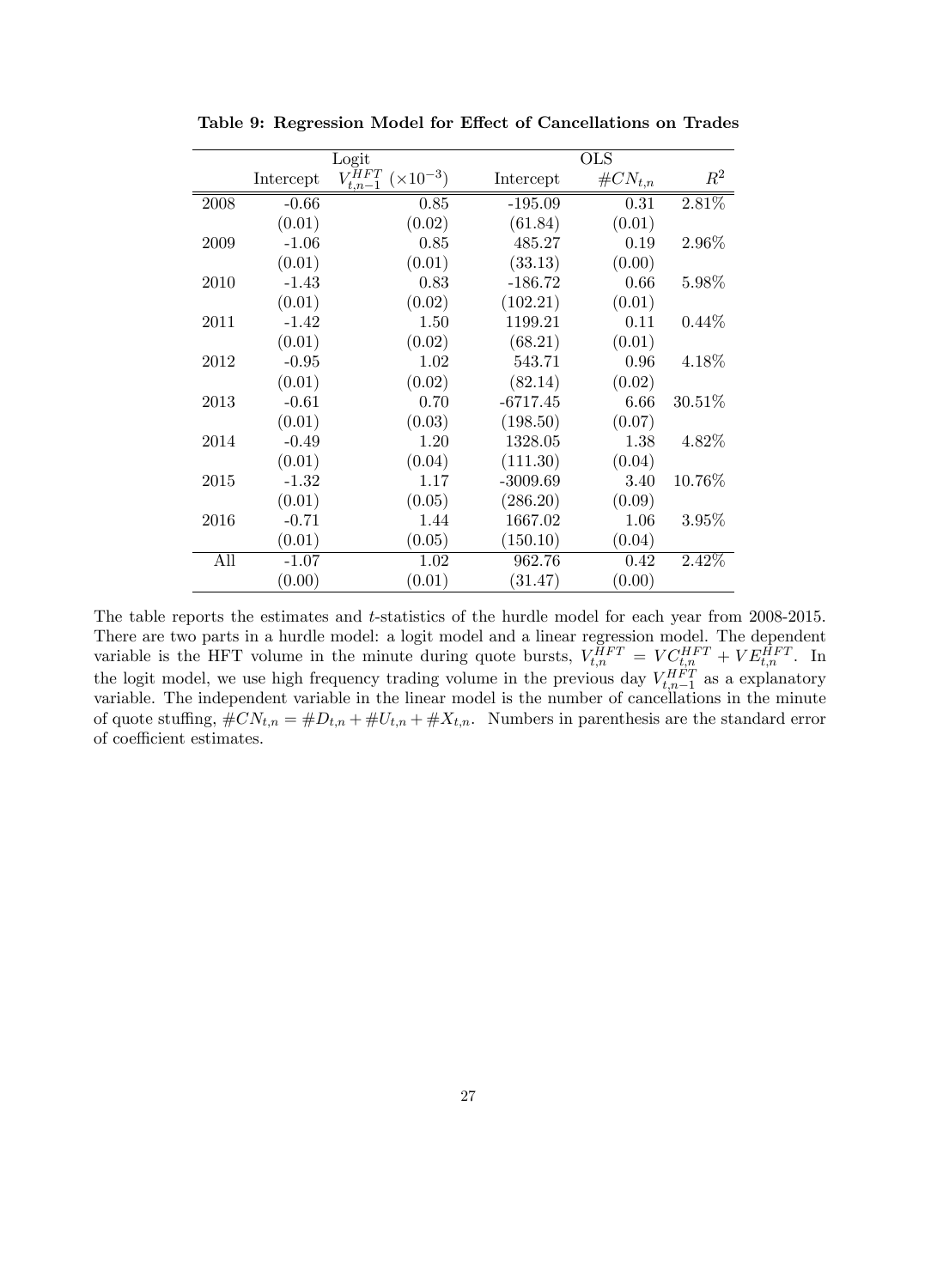|      | $_{t+1,n}$ | $-1, n-1$ |
|------|------------|-----------|
| 2008 | 3500       | 2600      |
| 2009 | 5400       | 4187      |
| 2010 | 3900       | 2700      |
| 2011 | 4378       | 2700      |
| 2012 | 6850       | 2800      |
| 2013 | 12933      | 3364      |
| 2014 | 14991      | 3600      |
| 2015 | 5127       | 2500      |
| 2016 | 7454       | 3493      |

Table 10: Off-Exchange Trading Volume During Quote Stuffing Events 90th Percentile

The table reports the 90th percentile of the market share of volume recorded in the trade reporting facility (TRF) from NYSE TAQ data during the minute after the quote stuffing event at time  $t$  on day n, compared to the same security at time t on the prior day,  $n-1$ . We perform Wilcoxon signed rank tests for equality of the distributions. Test statistics are normally distributed, and all the tests reject at the 86:74 standard deviation level or higher.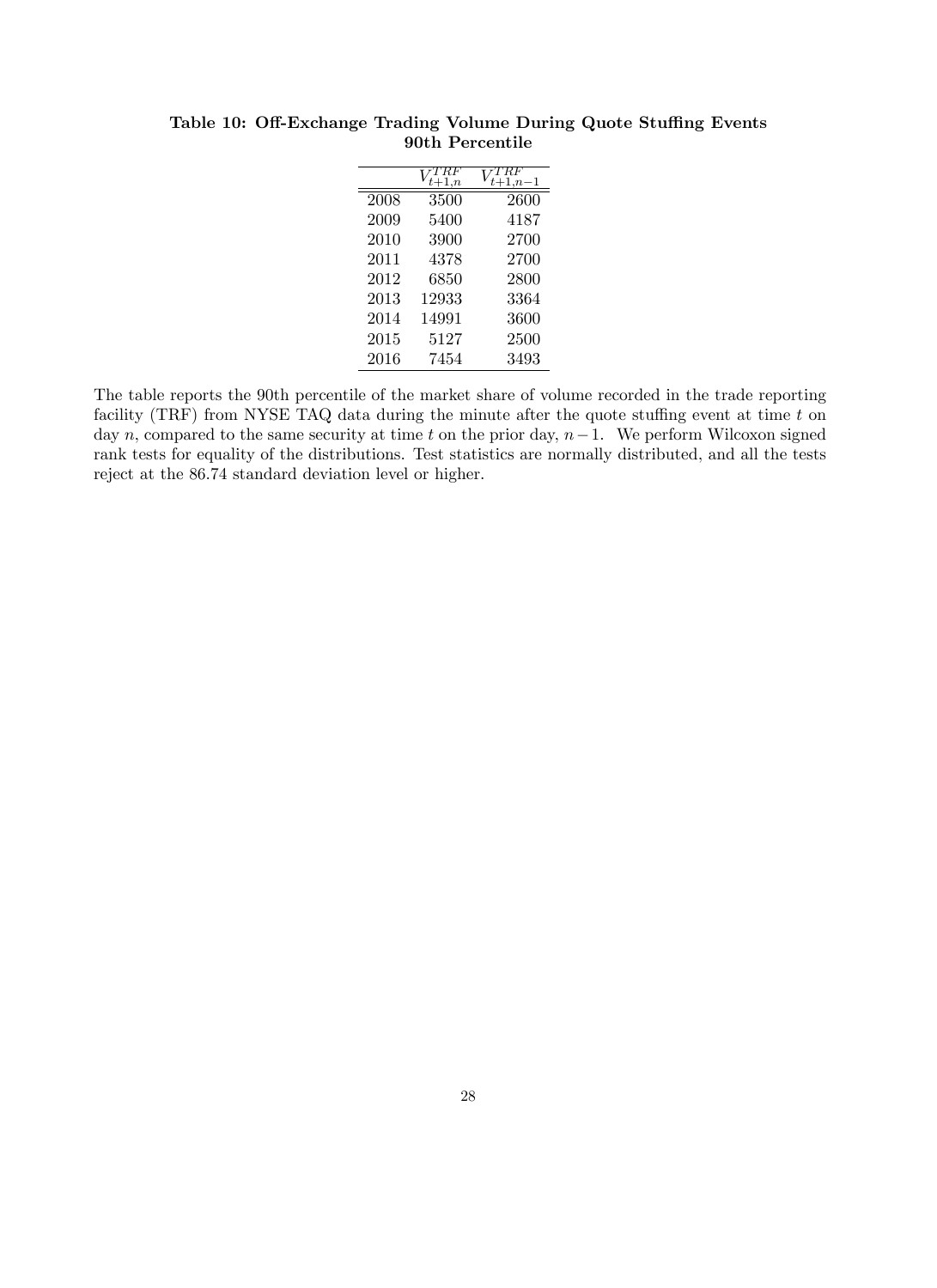|                    |           | Number of Messages to      |           | $%$ of statistically significant |                  |
|--------------------|-----------|----------------------------|-----------|----------------------------------|------------------|
|                    |           | Increase Latency by 1 msec |           | regresssors                      |                  |
| Nasdaq             | Aggregate | Quote Stuffing             | Aggregate | Quote Stuffing                   | $\overline{R}^2$ |
| 2015               | 123,718   | 682.14                     | 96.07%    | 15.34%                           | 11.57%           |
| 2016               | 130,601   | 548.44                     | 95.35%    | 11.32%                           | 10.03%           |
|                    |           |                            |           |                                  |                  |
| non-Nasdaq         | Aggregate | Quote Stuffing             | Aggregate | Quote Stuffing                   | $\overline{R}^2$ |
| 2015               | 57,250    | 214.89                     | 98.12%    | 14.83%                           | 14.88%           |
| 2016               | 65,706    | 152.74                     | 96.99%    | 13.88%                           | 11.67%           |
|                    |           |                            |           |                                  |                  |
| $Nasdaq>=5$        | Aggregate | Quote Stuffing             | Aggregate | Quote Stuffing                   | $\overline{R}^2$ |
| 2015               | 90,003    | 515.64                     | 95.85%    | 28.63%                           | 14.57%           |
| 2016               | 173,421   | 875.10                     | 93.11%    | 25.74%                           | 10.51%           |
|                    |           |                            |           |                                  |                  |
| $non-Nasda \geq 5$ | Aggregate | Quote Stuffing             | Aggregate | Quote Stuffing                   | $\overline{R}^2$ |
| 2015               | 55,868    | 150.33                     | 96.99%    | 33.11%                           | 15.26%           |
| 2016               | 64,317    | 320.12                     | 94.90%    | 27.20%                           | 13.08%           |

Table 11: Estimation of Latency Model

The table reports annual estimates of the latency in the Securities Information Processor (SIP) using the model (9). The first variable is the aggregate message traffic in all symbols  $(\#M_{t,n}^{HFT}+\#M_{t,n}^{nHFT})$ . The second variable is the HFT message count in that symbol during a quote stuffing episode,  $I(zM_{i,t,n}^{HFT} \geq 30) \times \# M_{i,t,n}^{HFT}$ . The coefficients in column (2) and (3) of table are the average of the marginal effects of all the cross section regressions. The number reported is the average number of messages needed to increase latency by one millisecond. To obtain the  $\beta's$  divide 0.001 by the number in the Table. Columns  $(4)$  and  $(5)$  report the number of statistically significant positive coefficients. Column (6) is the average  $\overline{R}^2$ . The second set of estimates restricts the sample to cases where there are five or more events in a symbol on a given day.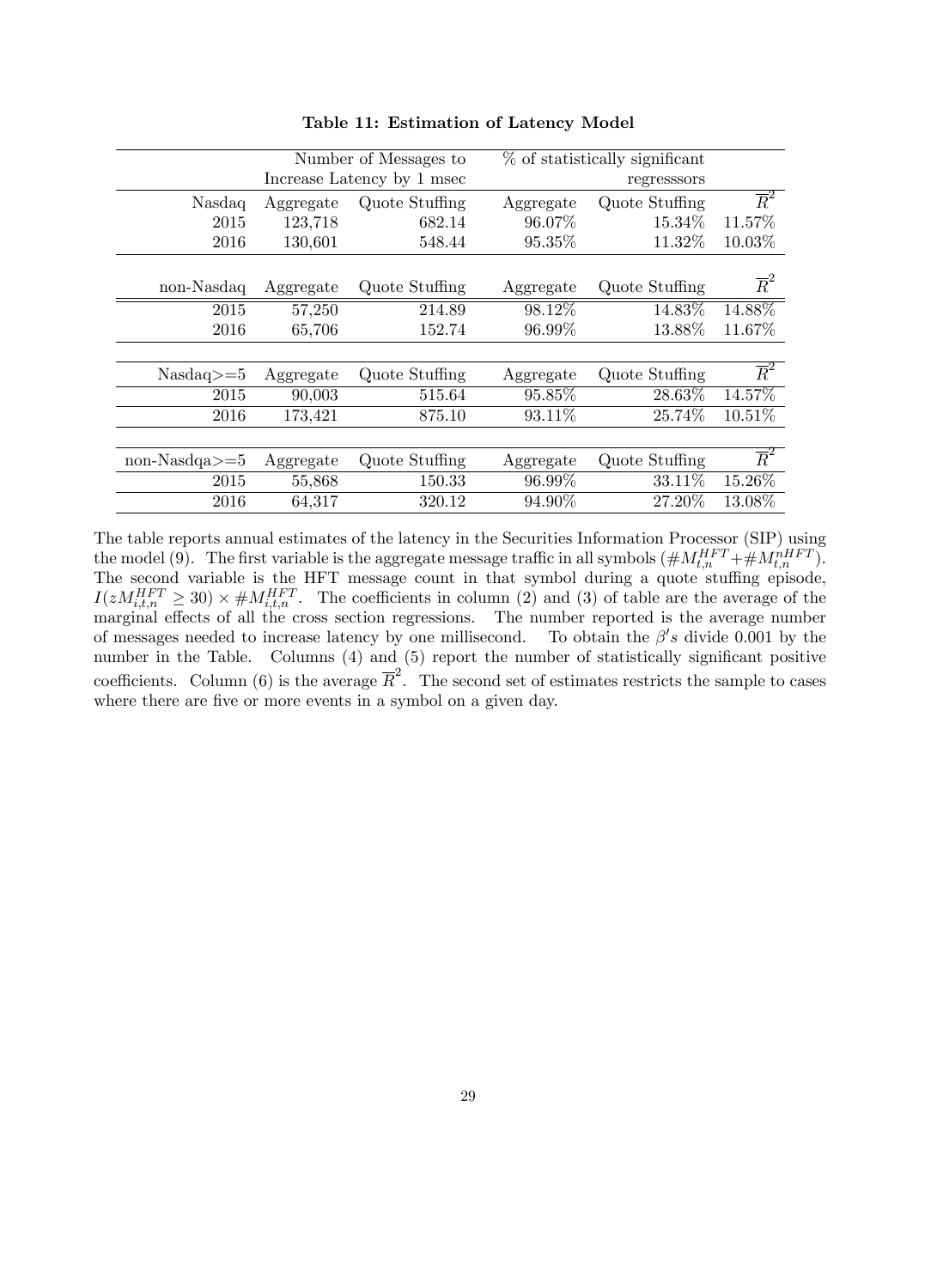

## Figure 1: Quote Stuffing Events Daily Averages

A quote stuffing event occurs when there is a 30-standard deviation increase in the high frequency cancellation rate compared to the rate for that symbol on the prior day. A stock can experience multiple events during the day, and there can be quote stuffing on both the bid and ask. Cancellations are computed using order level data from Nasdaq Totalview ITCH.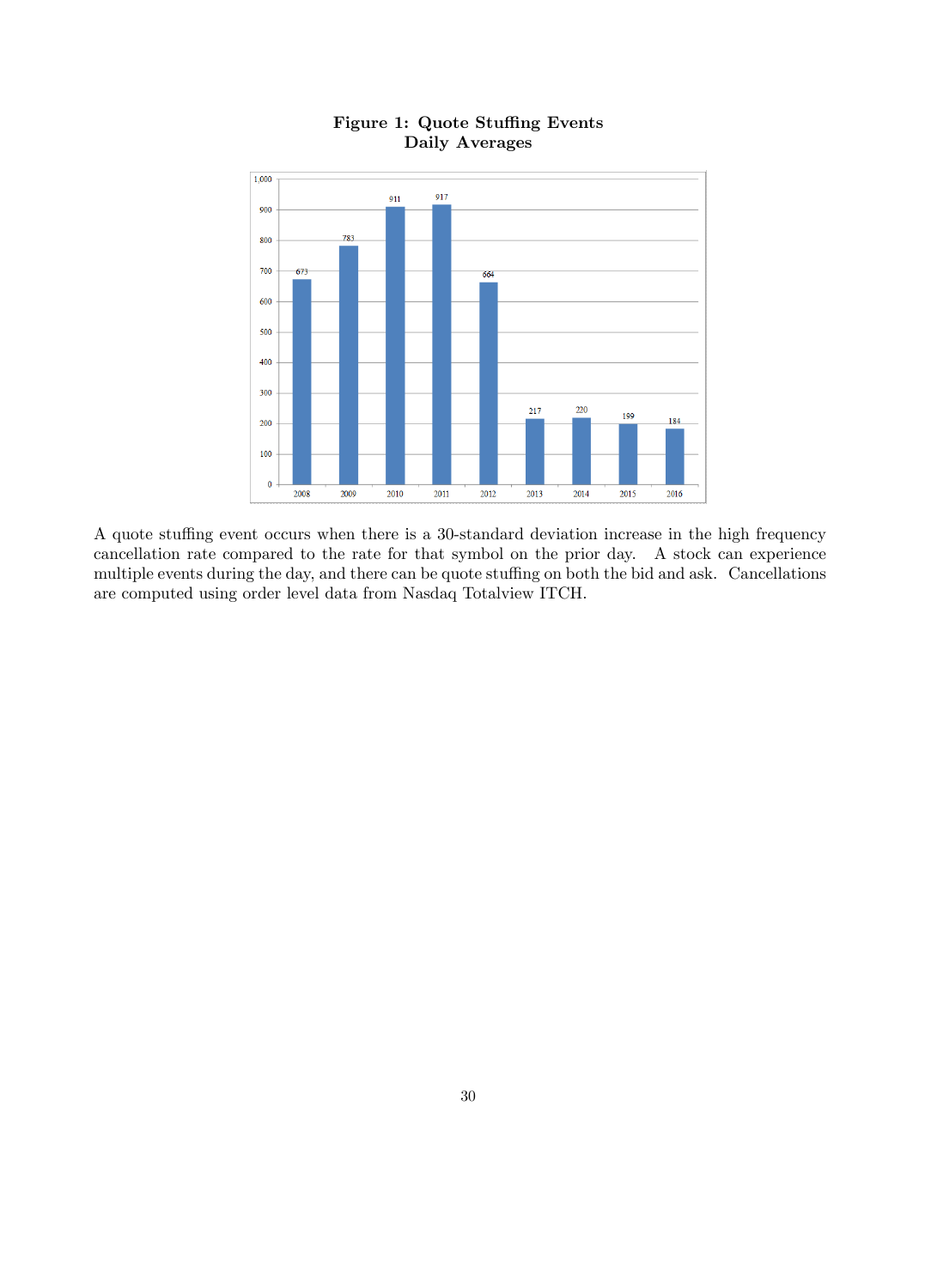

Figure 2: Symbols Experiencing Quote Stuffing Daily Averages

A quote stuffing event occurs when there is a 30-standard deviation increase in the high frequency cancellation rate compared to the rate for that symbol on the prior day. Cancellations are computed using order level data from Nasdaq Totalview ITCH.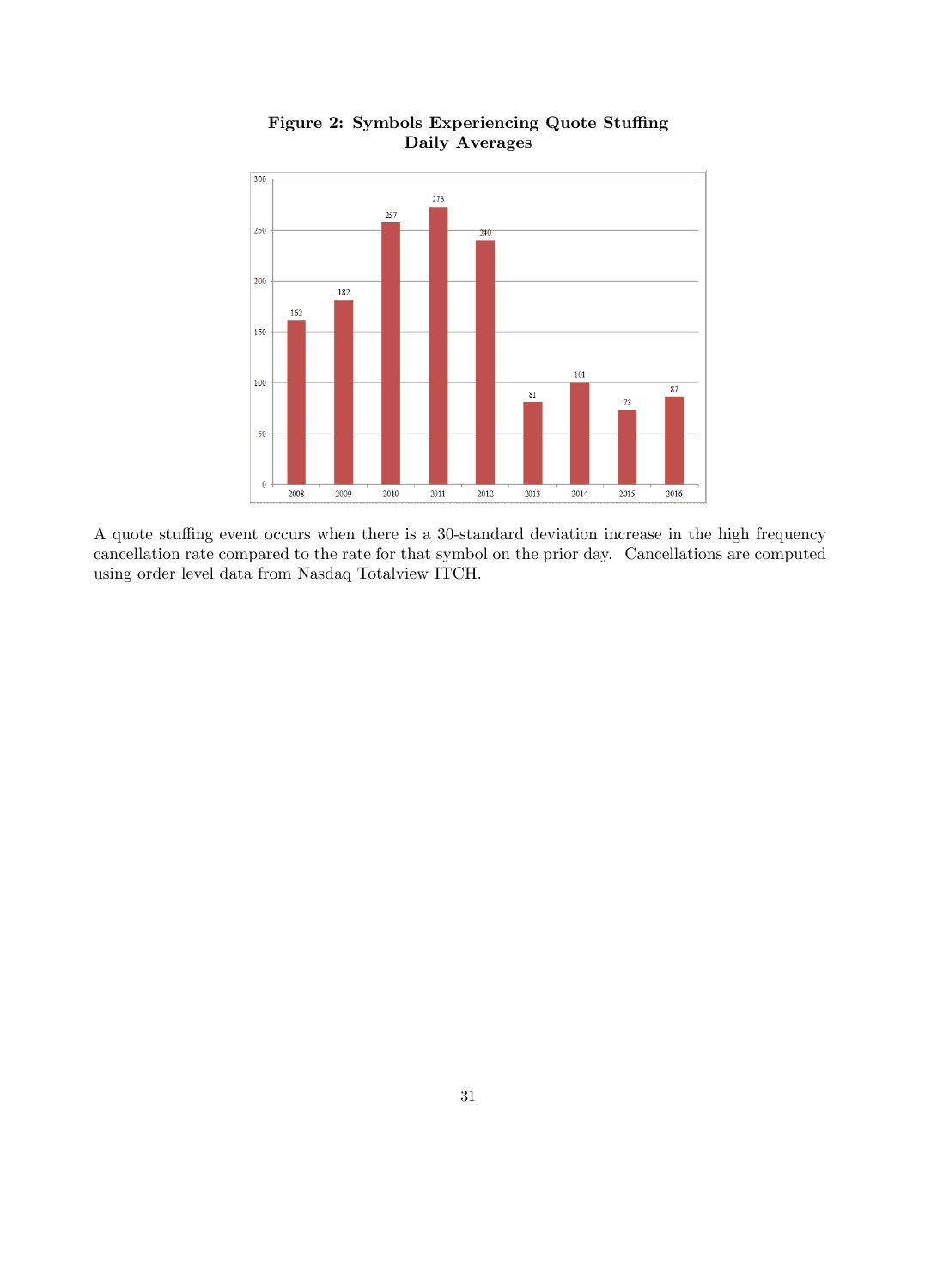Figure 3: Cancellation to Execution Ratio During Quote Stuffing Events 90th Percentile



A quote stuffing event occurs when there is a 30-standard deviation increase in the high frequency cancellation rate compared to the rate for that symbol on the prior day. Cancellations are computed using order level data from Nasdaq Totalview ITCH. This chart reports the 90th percentile of cancellation to execution ratio  $CR_{i,t,n}^{HFT} = (\#D_{i,t,n}^{HFT} + \#U_{i,t,n}^{HFT} + \#X_{i,t,n}^{HFT})/(\#C_{i,t,n}^{HFT} + \#E_{i,t,n}^{HFT}),$ of all trades, in the minute after the quote stuffing,  $CR_{t,n}$  against the prior day's ratio for those same securities,  $CR_{t,n-1}$ . The Wilcoxon test for median differences rejects at the 185.40 standard deviation level or higher.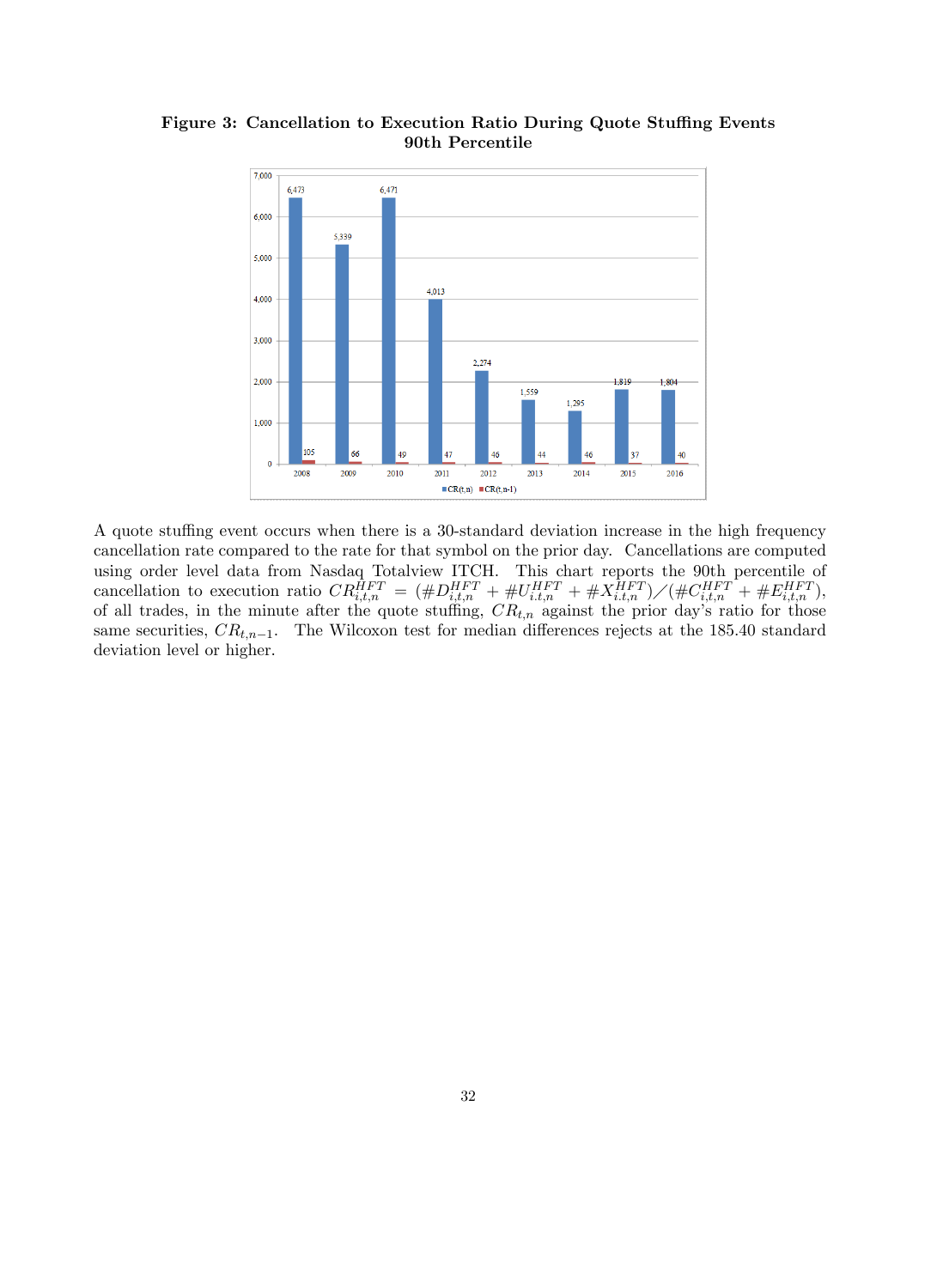

Figure 4: Trades per Minute During Quote Stuffing Events 90th Percentile

The chart depicts trading activity for the day of April 23, 2013 during quote stuffing events at time  $t$  and for five periods before and after. We examine the  $10\%$  most actively traded stocks.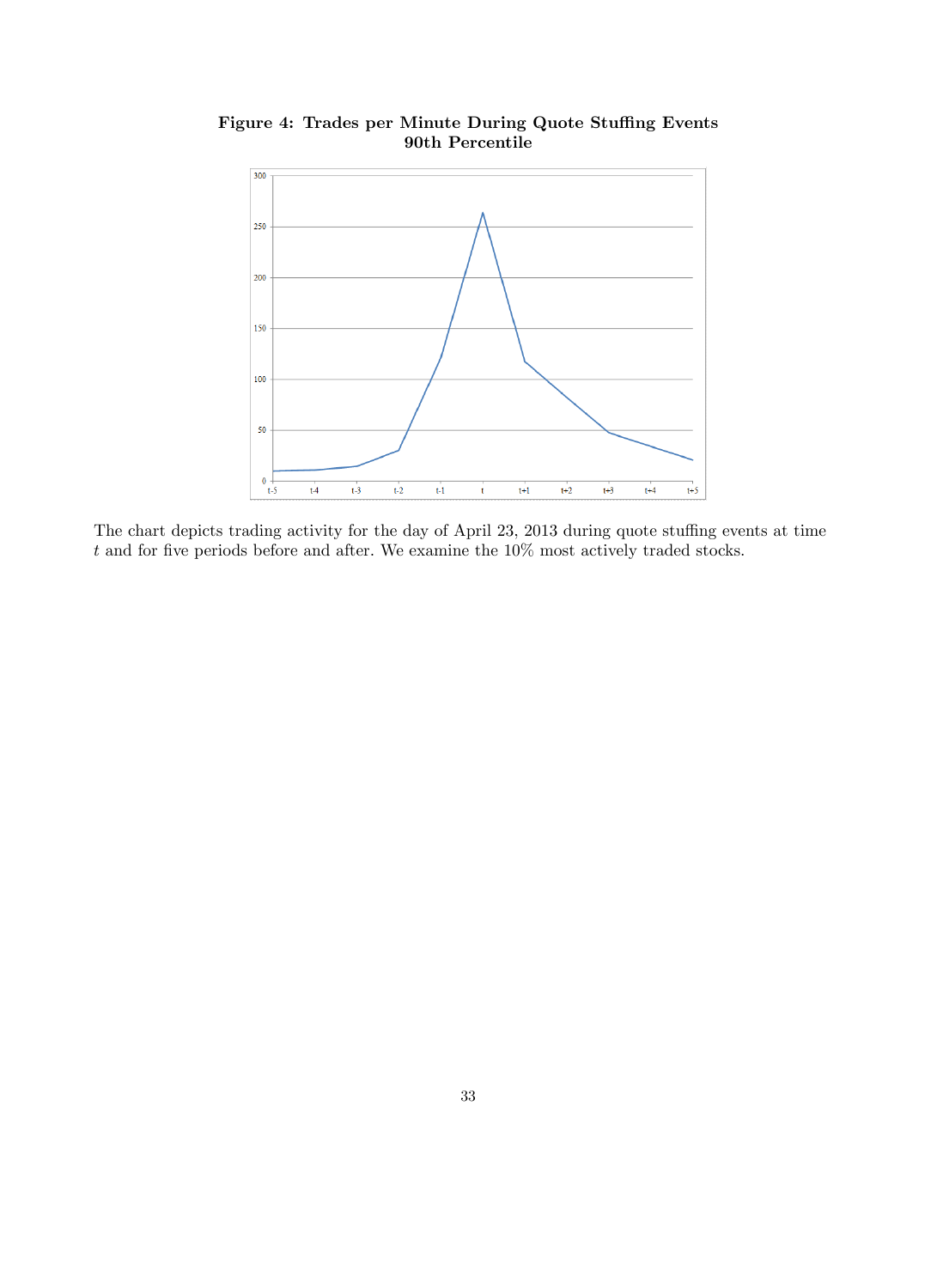

Figure 5: Total ITCH Message Traffic Daily Averages

The chart reports averages of aggregate daily ITCH message traffic.  $\;$